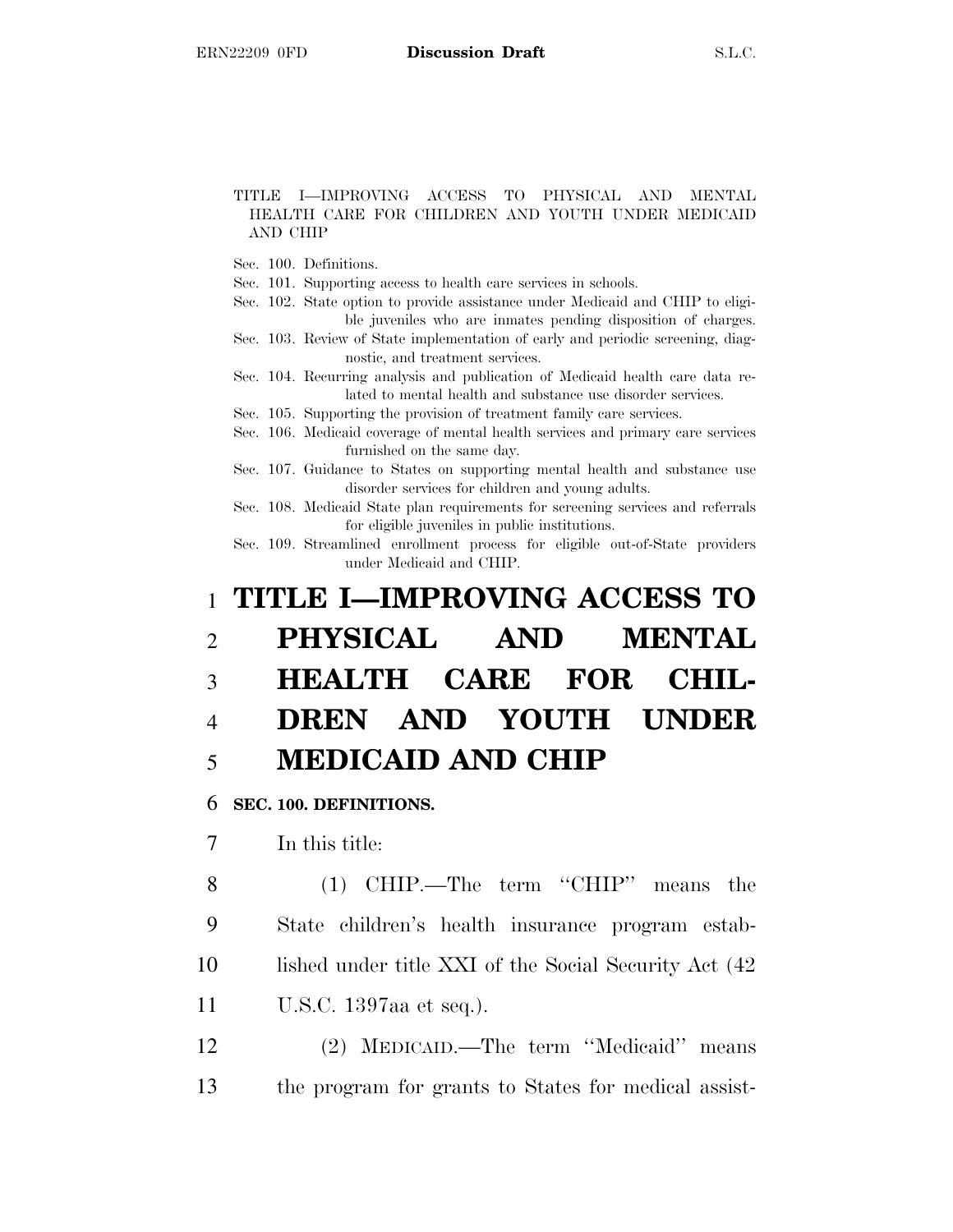$\mathfrak{D}$ 

 ance programs established under title XIX of the 2 Social Security Act (42 U.S.C. 1396 et seq.). (3) SECRETARY.—Except as otherwise speci- fied, the term ''Secretary'' means the Secretary of Health and Human Services. (4) STATE.—The term ''State'' has the mean-7 ing given that term in section  $1101(a)(1)$  of the So-8 cial Security Act  $(42 \text{ U.S.C. } 1301(a)(1))$  for pur- poses of titles XIX and XXI of such Act, and for purposes of sections 105 and 107, includes the meaning given that term for purposes of parts B and E of title IV of such Act. **SEC. 101. SUPPORTING ACCESS TO HEALTH CARE SERV- ICES IN SCHOOLS.** (a) GUIDANCE.— (1) IN GENERAL.—Not later than 12 months after the date of enactment of this Act, the Sec- retary, in consultation with the Secretary of Edu- cation, shall issue guidance to State Medicaid agen- cies, local educational agencies, and school-based en-21 tities to support the delivery of medical assistance to Medicaid and CHIP beneficiaries in school-based settings. (2) REQUIRED INFORMATION.—The guidance issued pursuant to paragraph (1) shall—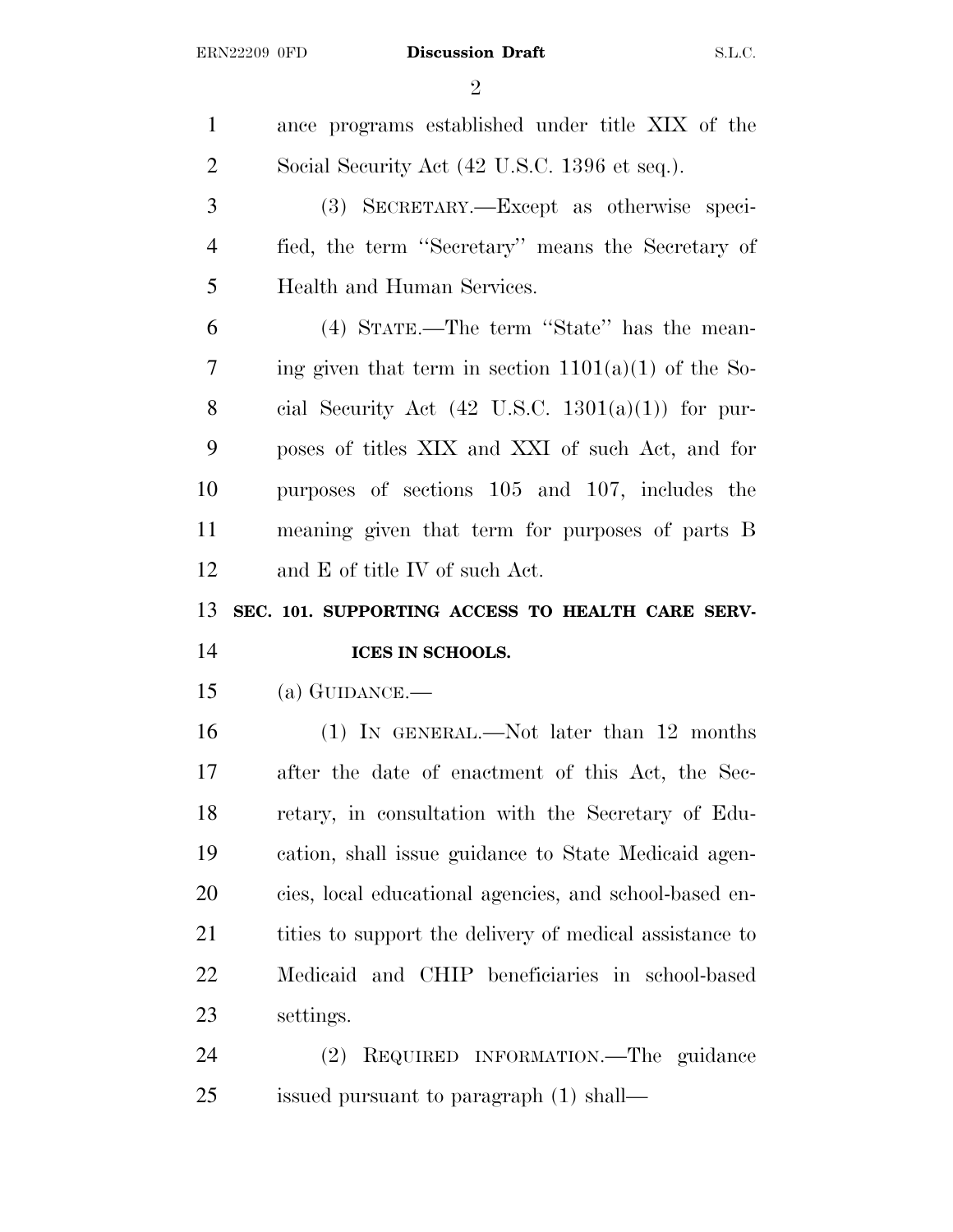(A) include updates to the May 2003 Med- icaid School-Based Administrative Claiming Guide, the 1997 Medicaid and Schools Tech- nical Assistance Guide, and other relevant guid- ance in effect on the date of enactment of this Act;

 (B) clarify that payments may be made to schools under Medicaid for delivering assistance under Medicaid, including any such assistance provided in accordance with an individualized education program or under the ''free care'' policy described in the State Medicaid Director letter on payment for services issued on Decem-14 ber 15, 2014 (#14-006);

 (C) outline strategies and tools to reduce administrative burdens on, and simplify billing for, local educational agencies, in particular small and rural local educational agencies, and support compliance with Federal requirements regarding billing, payment, and recordkeeping, including by aligning direct service billing and school-based administrative claiming payment systems;

 (D) include a comprehensive list of best practices and examples of approved methods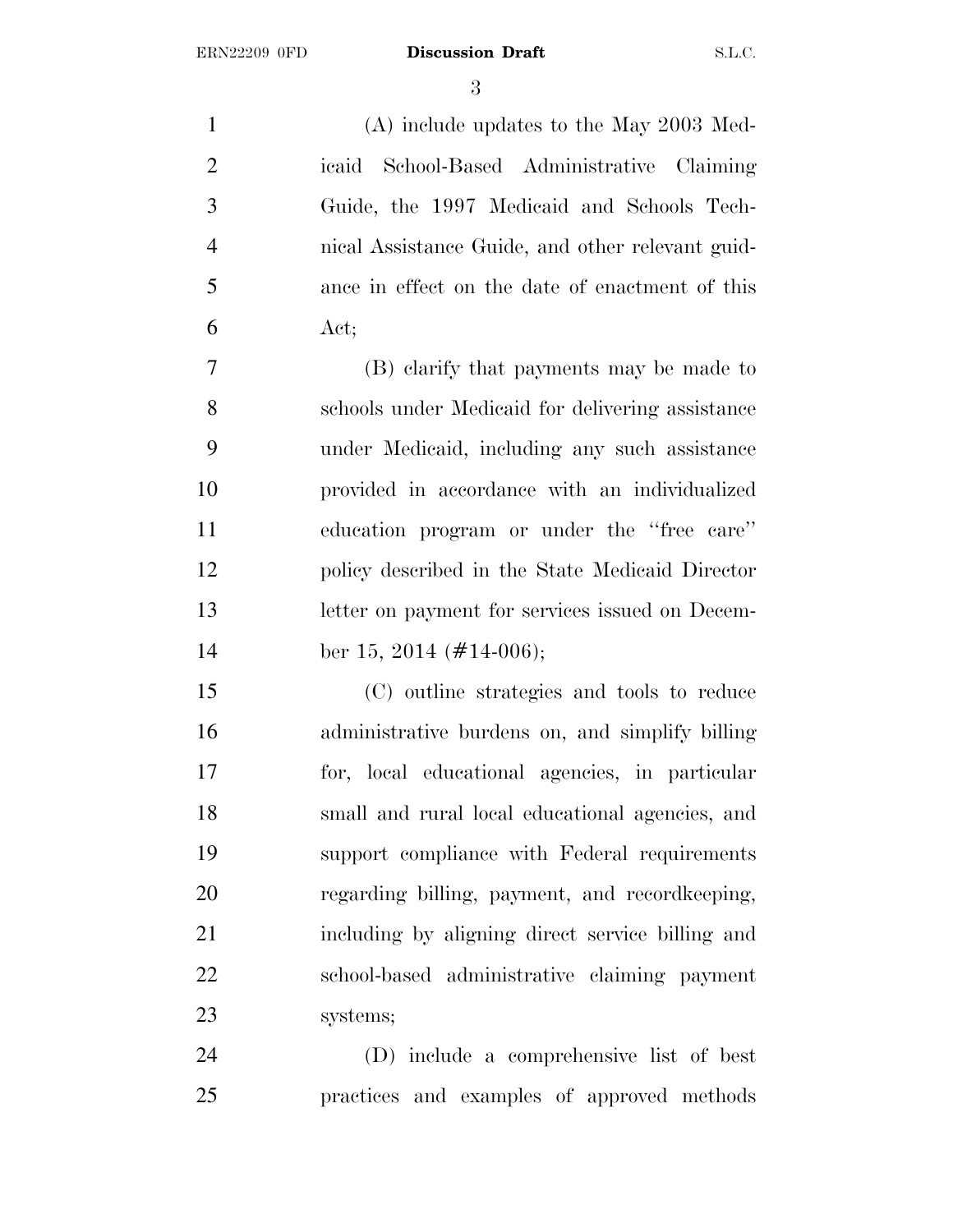that State Medicaid agencies and local edu- cational agencies have used to pay for, and in- crease the availability of, assistance under Med- icaid, including expanding State programs to include all Medicaid-enrolled students, providing early and periodic screening, diagnostic, and treatment (EPSDT) services in schools, uti- lizing telehealth, forming partnerships with community-based mental health and substance use disorder treatment providers and organiza- tions, and supporting the provision of culturally competent and trauma-informed care in school settings; and

 (E) provide examples of the types of pro- viders (which may include qualified school health personnel) that States may choose to en- roll, deem, or otherwise treat as participating providers for purposes of school-based programs under Medicaid and best practices related to helping such providers enroll in Medicaid for purposes of participating in school-based pro-grams under Medicaid.

(b) TECHNICAL ASSISTANCE CENTER.—

 (1) IN GENERAL.—Not later than 18 months after the date of enactment of this Act, the Sec-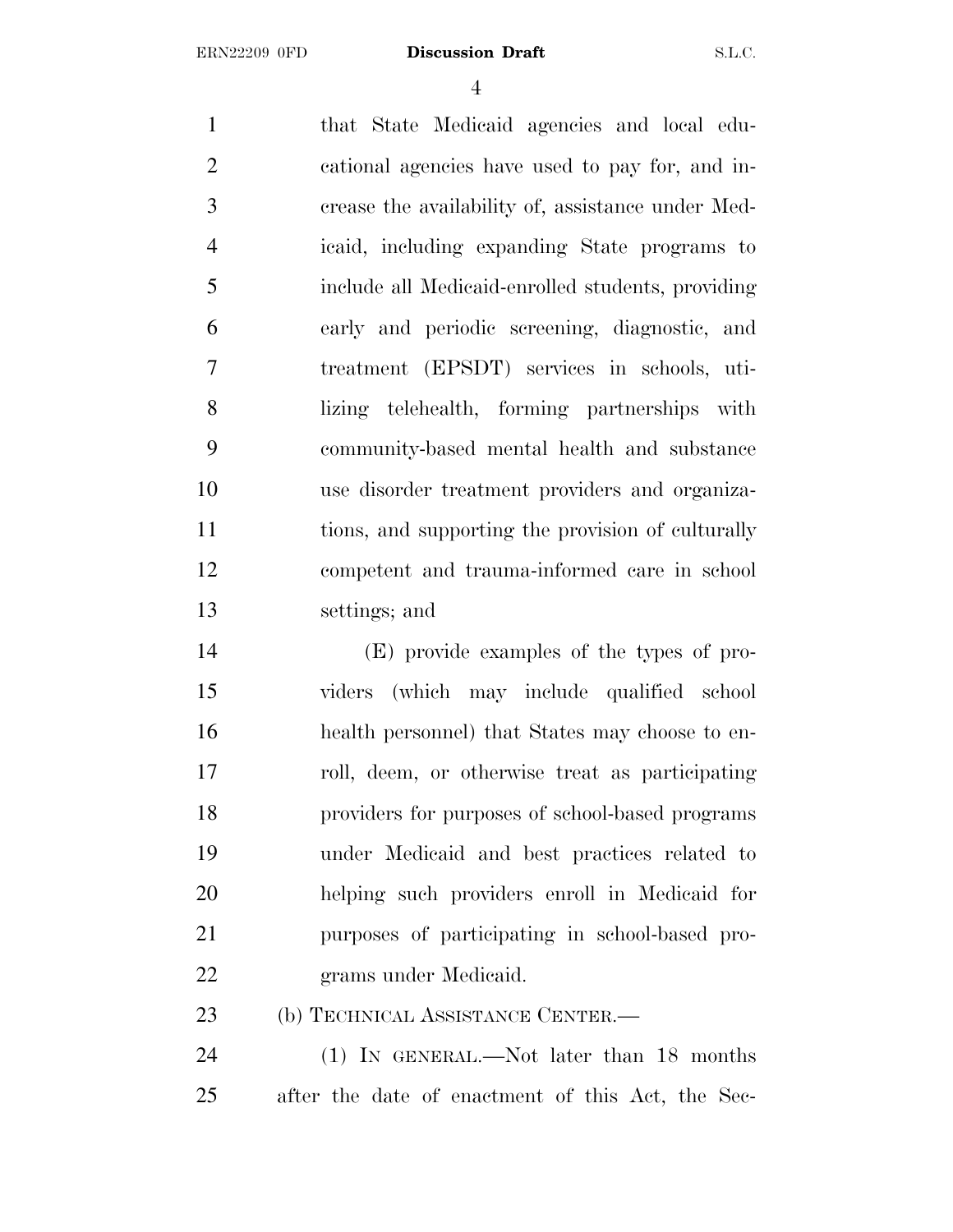| $\mathbf{1}$   | retary, in consultation with the Secretary of Edu-    |
|----------------|-------------------------------------------------------|
| $\overline{c}$ | cation, shall establish a technical assistance center |
| $\mathfrak{Z}$ | $to-$                                                 |
| $\overline{4}$ | (A) assist and expand the capacity of State           |
| 5              | Medicaid agencies, State and local educational        |
| 6              | agencies, and school-based entities to provide        |
| 7              | assistance under Medicaid;                            |
| 8              | (B) reduce administrative burdens for such            |
| 9              | agencies and health centers or entities;              |
| 10             | (C) support State and local educational               |
| 11             | agencies and school-based entities in obtaining       |
| 12             | payment for the provision of assistance under         |
| 13             | Medicaid;                                             |
| 14             | (D) ensure ongoing coordination and col-              |
| 15             | laboration between the Department of Health           |
| 16             | and Human Services and the Department of              |
| 17             | Education with respect to the provision of, and       |
| 18             | payment for, assistance under Medicaid by local       |
| 19             | educational agencies; and                             |
| 20             | (E) provide information to school districts           |
| 21             | and States on how to utilize funding from the         |
| 22             | Department of Health and Human Services, the          |
| 23             | Department of Education, and other Federal            |
| 24             | agencies to ensure payment under Medicaid for         |
| 25             | assistance provided in school-based settings.         |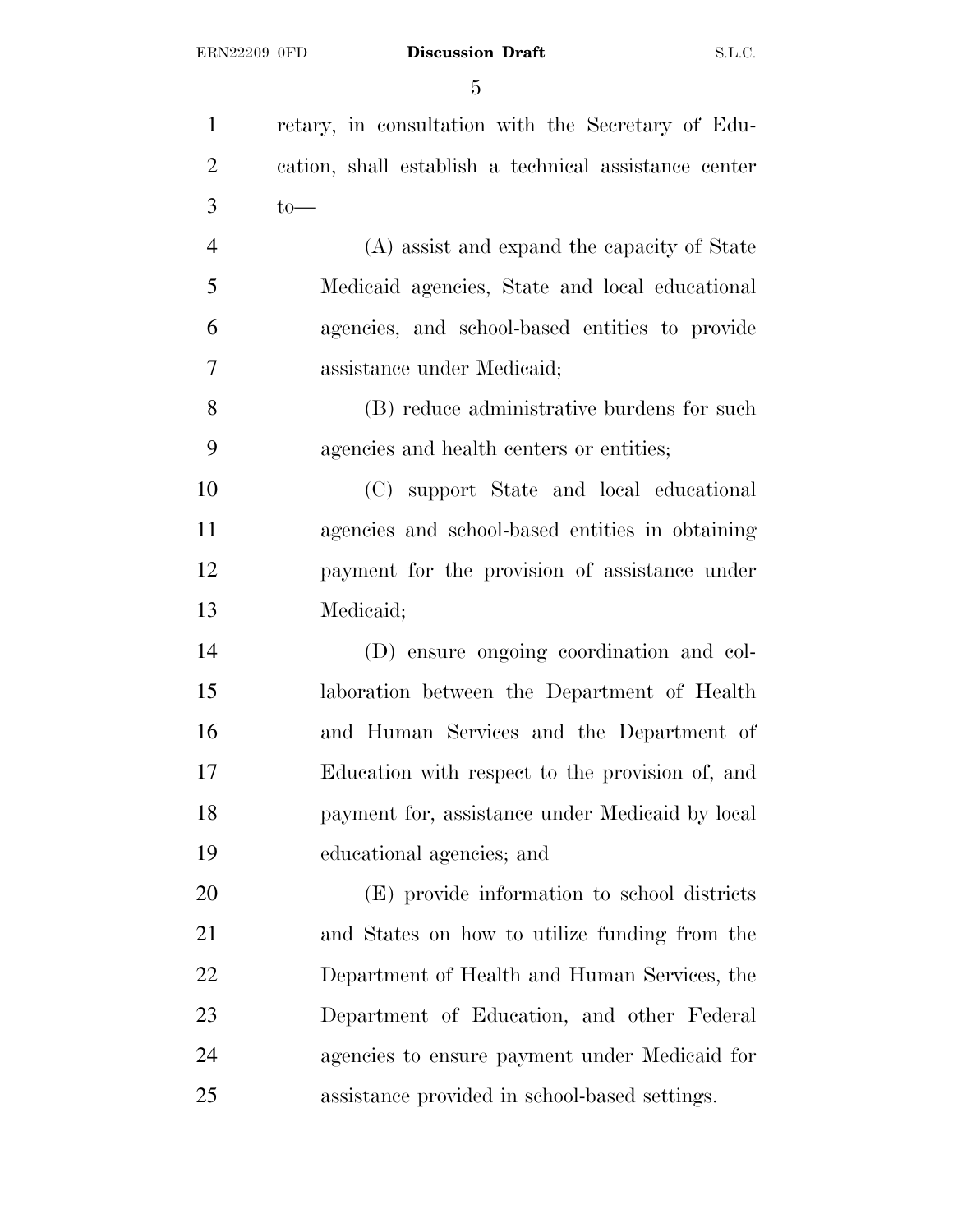(2) SMALL AND RURAL SCHOOLS.—The Sec- retary shall ensure that the technical assistance cen- ter includes resources which are specifically designed to help support small and rural local educational agencies in obtaining payment for the provision of assistance under Medicaid.

 (3) REPORTING.—The technical assistance cen- ter shall, on a biennial basis, submit to the Sec- retary a report on the work of the center that identi- fies the areas where the most assistance was re-quested.

(c) GRANTS.—

 (1) IN GENERAL.—Not later than 12 months after the date of enactment of this Act, the Sec- retary shall award grants to States for the purpose of preparing and submitting to the Secretary a State plan amendment or waiver request under Medicaid or CHIP to implement, enhance, or expand a school-based health program under Medicaid or CHIP.

20 (2) AUTHORIZATION OF APPROPRIATIONS. There is authorized to be appropriated to the Sec- retary of Health and Human Services to carry out this subsection, \$50,000,000, to remain available until expended.

(d) DEFINITIONS.—In this section: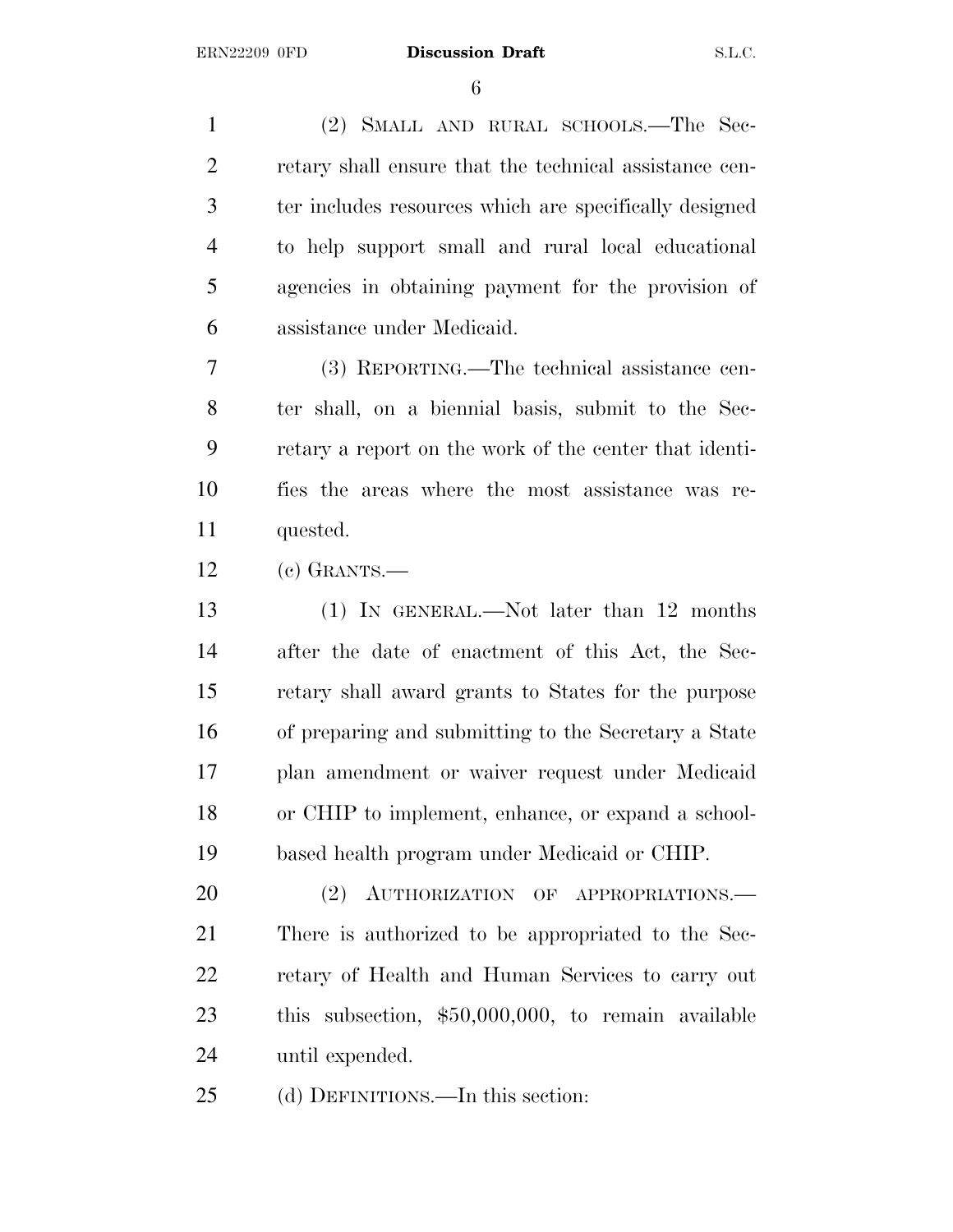| $\mathbf{1}$   | (1) INDIVIDUALIZED EDUCATION PROGRAM.-               |
|----------------|------------------------------------------------------|
| $\overline{2}$ | The term "individualized education program" has      |
| 3              | the meaning given such term in section $602(14)$ of  |
| $\overline{4}$ | the Individuals with Disabilities Education Act (20) |
| 5              | U.S.C. $1401(14)$ ).                                 |
| 6              | SCHOOL-BASED ENTITY.—The<br>(2)<br>term              |
| 7              | "school-based entity" means-                         |
| 8              | $(A)$ a school-based health center, as that          |
| 9              | term in defined in section $2110(c)(9)$ of the So-   |
| 10             | cial Security Act (42 U.S.C. 1397jj(c)(9)); and      |
| 11             | (B) an entity that provides Medicaid-cov-            |
| 12             | ered health services in school-based settings for    |
| 13             | which Federal financial participation is allowed.    |
| 14             | (3) STATE EDUCATIONAL AGENCY; LOCAL EDU-             |
| 15             | CATIONAL AGENCY.—The terms "State educational        |
| 16             | agency" and "local educational agency" have the      |
| 17             | meaning given those terms in section 8101 of the     |
| 18             | Elementary and Secondary Education Act of 1965       |
| 19             | $(20 \text{ U.S.C. } 7801).$                         |
| 20             | SEC. 102. STATE OPTION TO PROVIDE ASSISTANCE UNDER   |
| 21             | MEDICAID AND CHIP TO ELIGIBLE JUVE-                  |
| 22             | NILES WHO ARE INMATES PENDING DISPOSI-               |
| 23             | TION OF CHARGES.                                     |
| 24             | (a) MEDICAID.                                        |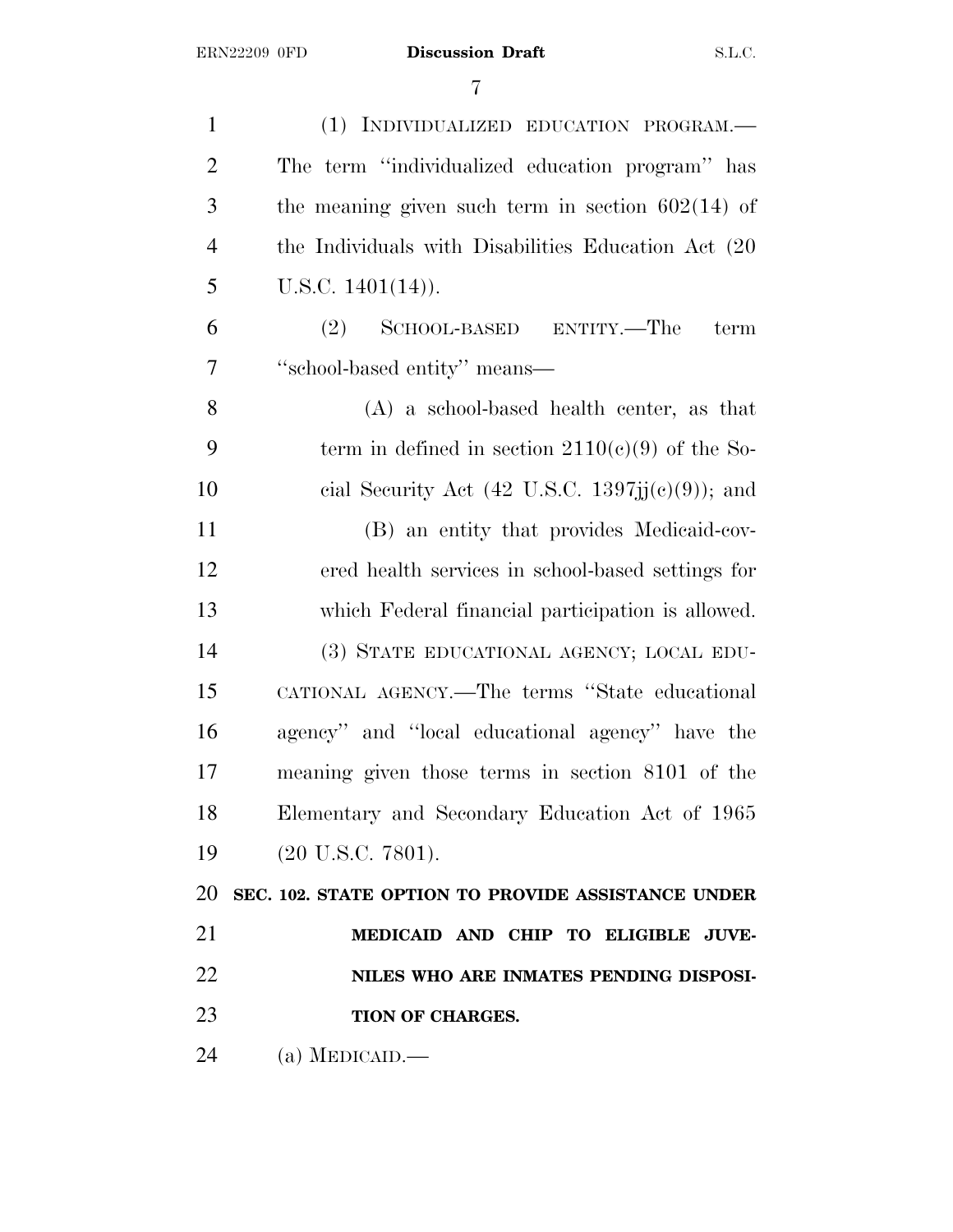(1) IN GENERAL.—The subdivision (A) of sec- tion 1905(a) of the Social Security Act (42 U.S.C. 1396d(a)) following the last numbered paragraph of such section is amended by inserting ''or, at the op- tion of the State, while an inmate of a public institu- tion pending disposition of charges in the case of an individual who has not attained age 18 or, in the case of an individual who is an inmate of a public institution pending disposition of charges and who is in foster care under the responsibility of the State, has not attained such older age as the State elects to apply for purposes of parts B and E of title IV under section 475(8))'' after ''patient in a medical institution''. (2) CONFORMING AMENDMENTS.— 16 (A) Section  $1902(a)(84)(A)$  of such Act 17 (42 U.S.C. 1396a(a)(84)(A)) is amended by in- serting ''(unless the State has elected the option under the subdivision (A) of section 1905(a) following the last numbered paragraph of such section to provide eligibility for medical assist- ance for individuals who are inmates of a public institution pending disposition of charges)'' be-fore semicolon.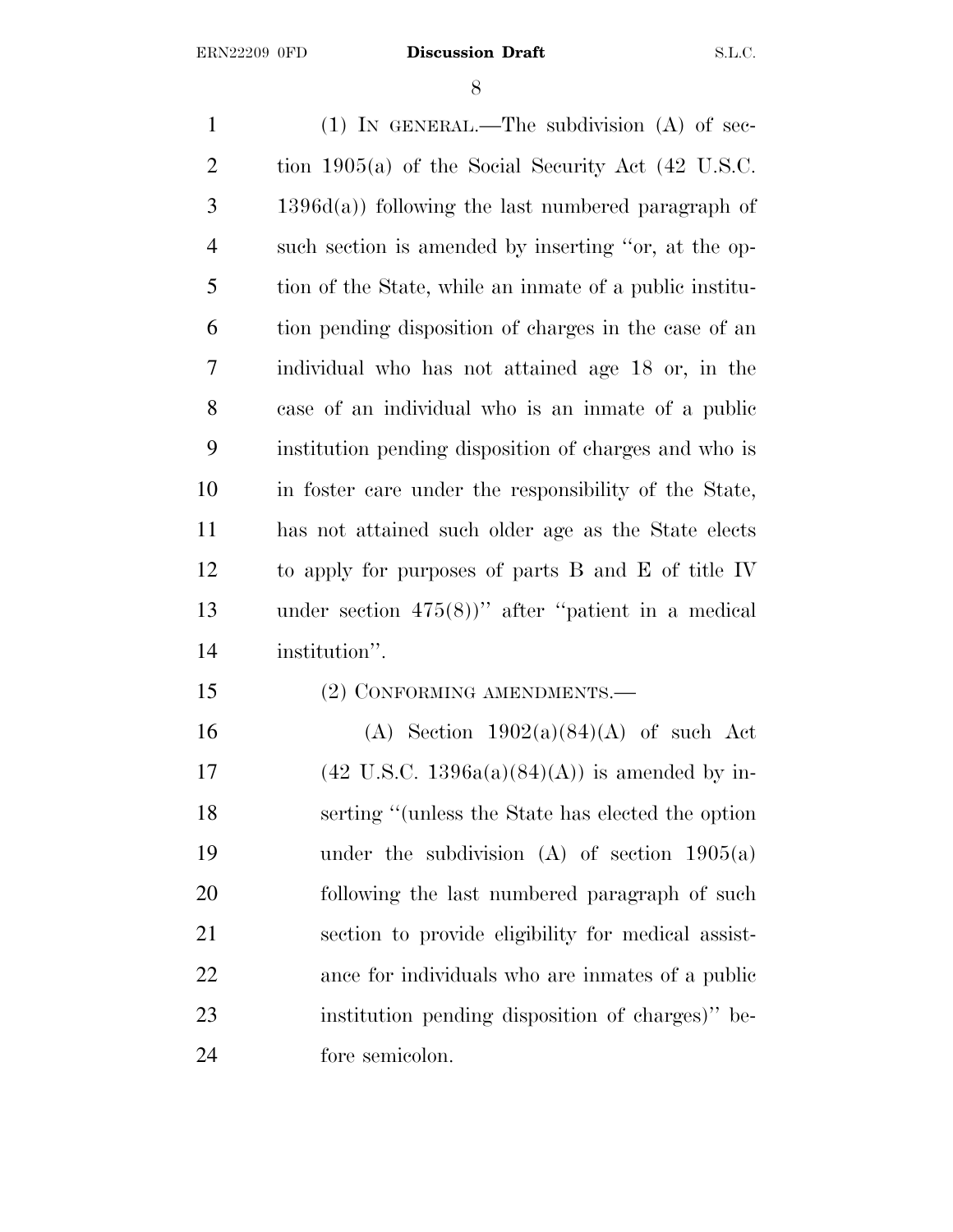1 (B) Section  $1902 \text{(nn)}(3)$  of the Social Se-2 curity Act  $(42 \text{ U.S.C. } 1396a(\text{nn})(3))$  is amend- ed by striking ''paragraph (30)'' and all that follows through the period and inserting ''the last numbered paragraph of section 1905(a), taking into account the exceptions in such sub- division for a patient of a medical institution and for States to opt to provide eligibility for medical assistance for individuals who are in- mates of a public institution pending disposition of charges.''. (b) CHIP.—Section 2110(b) of the Social Security Act (42 U.S.C. 1397jj(b)) is amended— 14 (1) in paragraph  $(2)(A)$ , by striking "a child" and inserting ''except as provided in paragraph (7), a child''; and (2) by adding at the end the following: 18 "(7) STATE OPTION FOR EXCEPTION TO EX- CLUSION OF INMATES OF A PUBLIC INSTITUTION.— A State may elect to consider a child who has not attained age 18 and who is an inmate of a public institution pending disposition of charges to not be 23 described in paragraph  $(2)(A)$ .". (c) TECHNICAL ASSISTANCE.—The Secretary shall

provide technical assistance and guidance to States and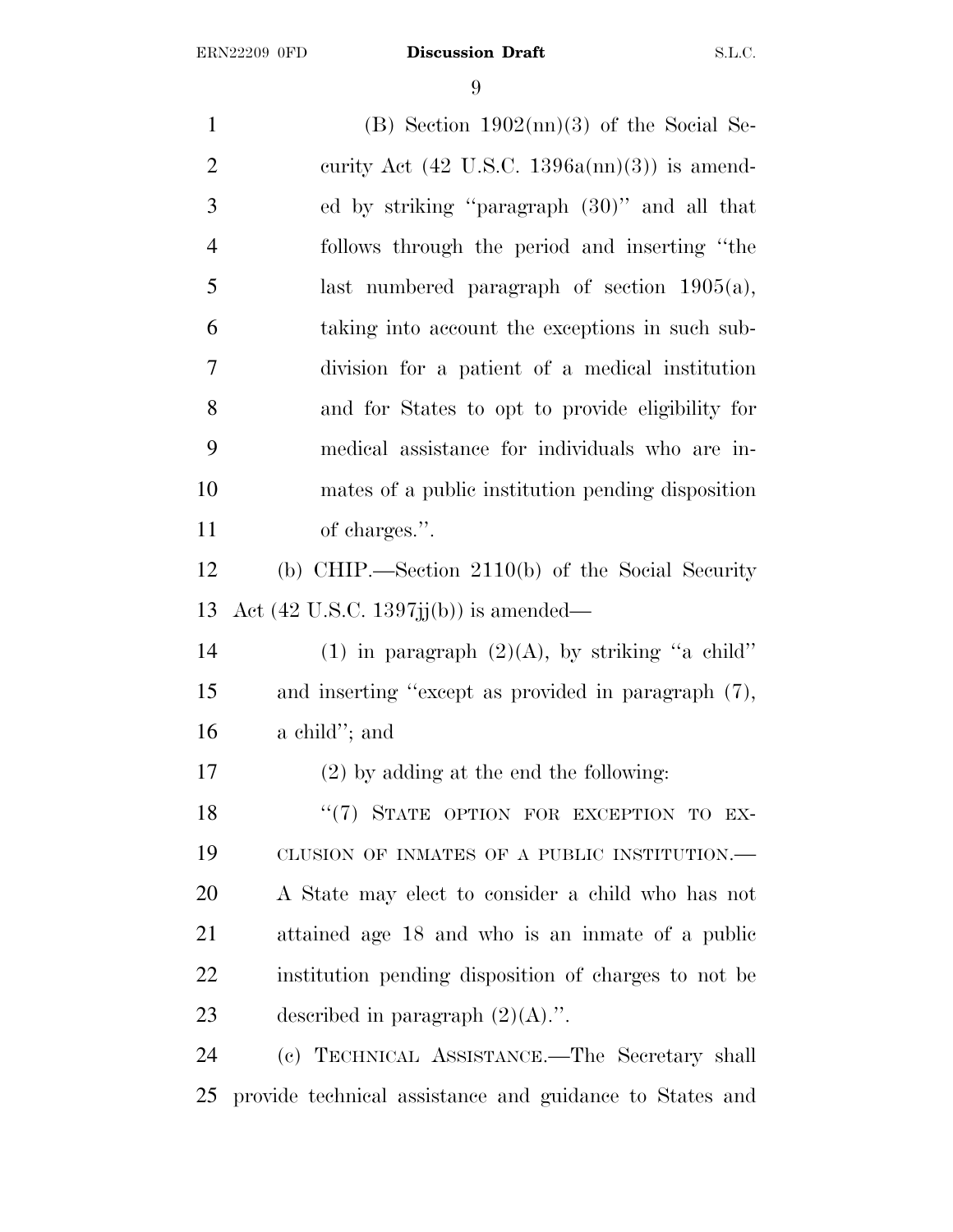jails with respect to the amendments made by this section, which shall include recommendations on how to improve quality of care and promote greater access to assistance under Medicaid and CHIP for individuals who are inmates of a public institution pending disposition of charges and are under the ages applicable under such amendments.

 (d) TECHNICAL AMENDMENT.—Section 1905(a) of the Social Security Act (42 U.S.C. 1396d(a)) is amended, in the 5th sentence, by striking ''paragraph (30)'' and in-serting ''the last numbered paragraph''.

 (e) EFFECTIVE DATE.—The amendments made by subsections (a) and (b) shall take effect on the 1st day of the 1st calendar quarter that begins on or after the date that is 12 months after the date of the enactment of this Act and shall apply to items and services furnished for periods beginning on or after such date.

# **SEC. 103. REVIEW OF STATE IMPLEMENTATION OF EARLY**

 **AND PERIODIC SCREENING, DIAGNOSTIC, AND TREATMENT SERVICES.**

 (a) I<sup>N</sup> GENERAL.—Not later than 24 months after the date of enactment of Act, and every 5 years thereafter, the Secretary shall—

 (1) review State implementation of the require- ments for providing early and periodic screening, di-agnostic, and treatment services under Medicaid in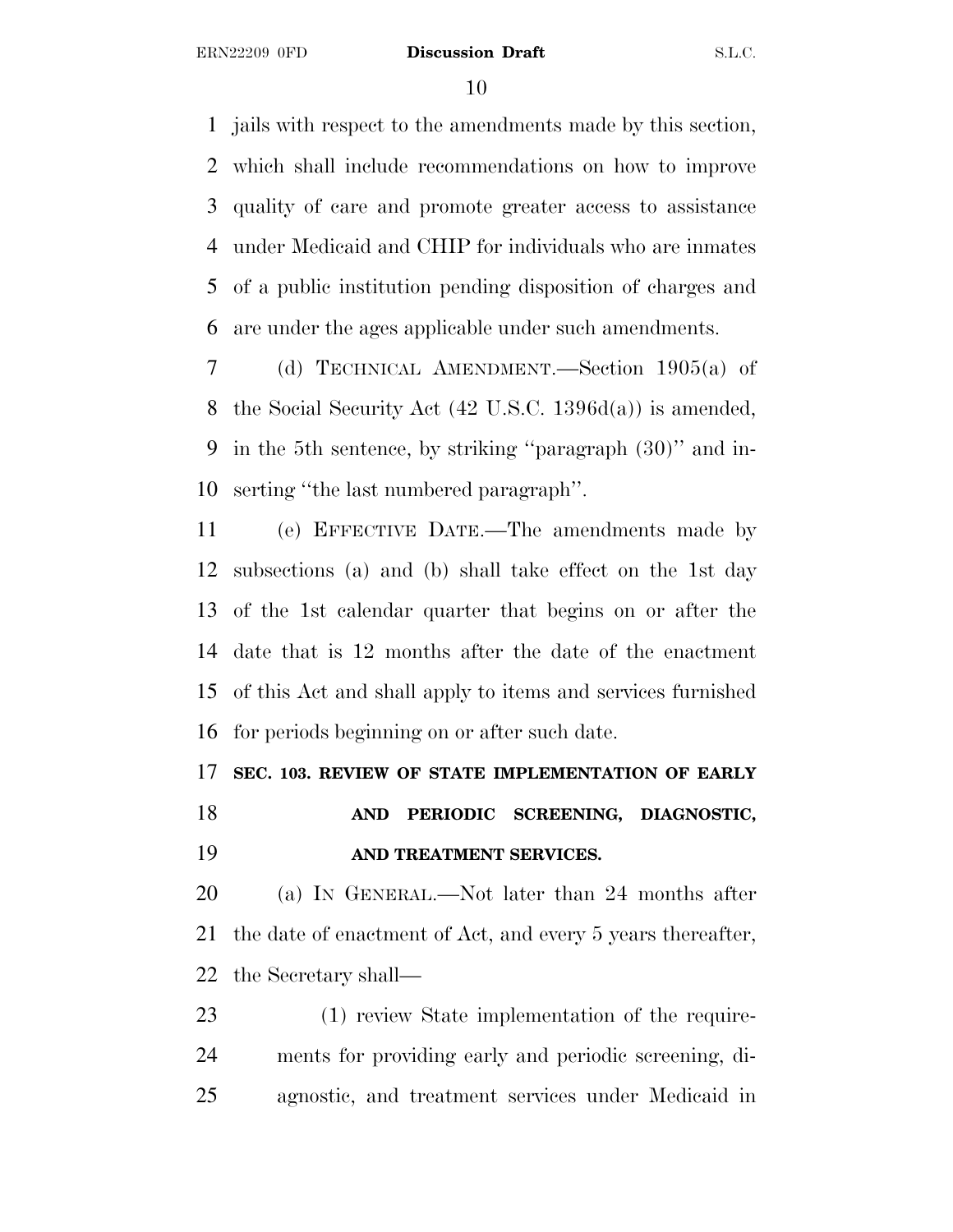| $\mathbf{1}$   | with<br>sections<br>1902(a)(43),<br>accordance              |
|----------------|-------------------------------------------------------------|
| $\overline{c}$ | $1905(a)(4)(B)$ , and $1905(r)$ of the Social Security      |
| 3              | Act $(42 \text{ U.S.C. } 1396a(a)(43), 1396d(a)(4)(B),$     |
| $\overline{4}$ | $1396d(r)$ , including with respect to the provision of     |
| 5              | such services by managed care organizations, pre-           |
| 6              | paid inpatient health plans, prepaid ambulatory             |
| $\overline{7}$ | health plans, and primary care case managers;               |
| 8              | (2) identify gaps and deficiencies with respect             |
| 9              | to States compliance with such requirements;                |
| 10             | (3) provide technical assistance to States to ad-           |
| 11             | dress such gaps and deficiencies; and                       |
| 12             | (4) issue guidance to States on the Medicaid                |
| 13             | coverage requirements for such services that includes       |
| 14             | best practices for ensuring children have access to         |
| 15             | comprehensive health care services, including chil-         |
| 16             | dren without a mental health diagnosis.                     |
| 17             | (b) REPORTS TO CONGRESS.—Not later than 6                   |
| 18             | months after each date on which the Secretary completes     |
| 19             | the activities described in subsection (a), the Secretary   |
| 20             | shall submit to the Committee on Finance of the Senate      |
| 21             | and the Committee on Energy and Commerce of the             |
| 22             | House of Representatives a report on the most recent ac-    |
| 23             | tivities completed for purposes of such subsection that in- |
| 24             | cludes the findings made, and descriptions of actions       |
| 25             | taken by the Secretary or by States as a result of such     |
|                |                                                             |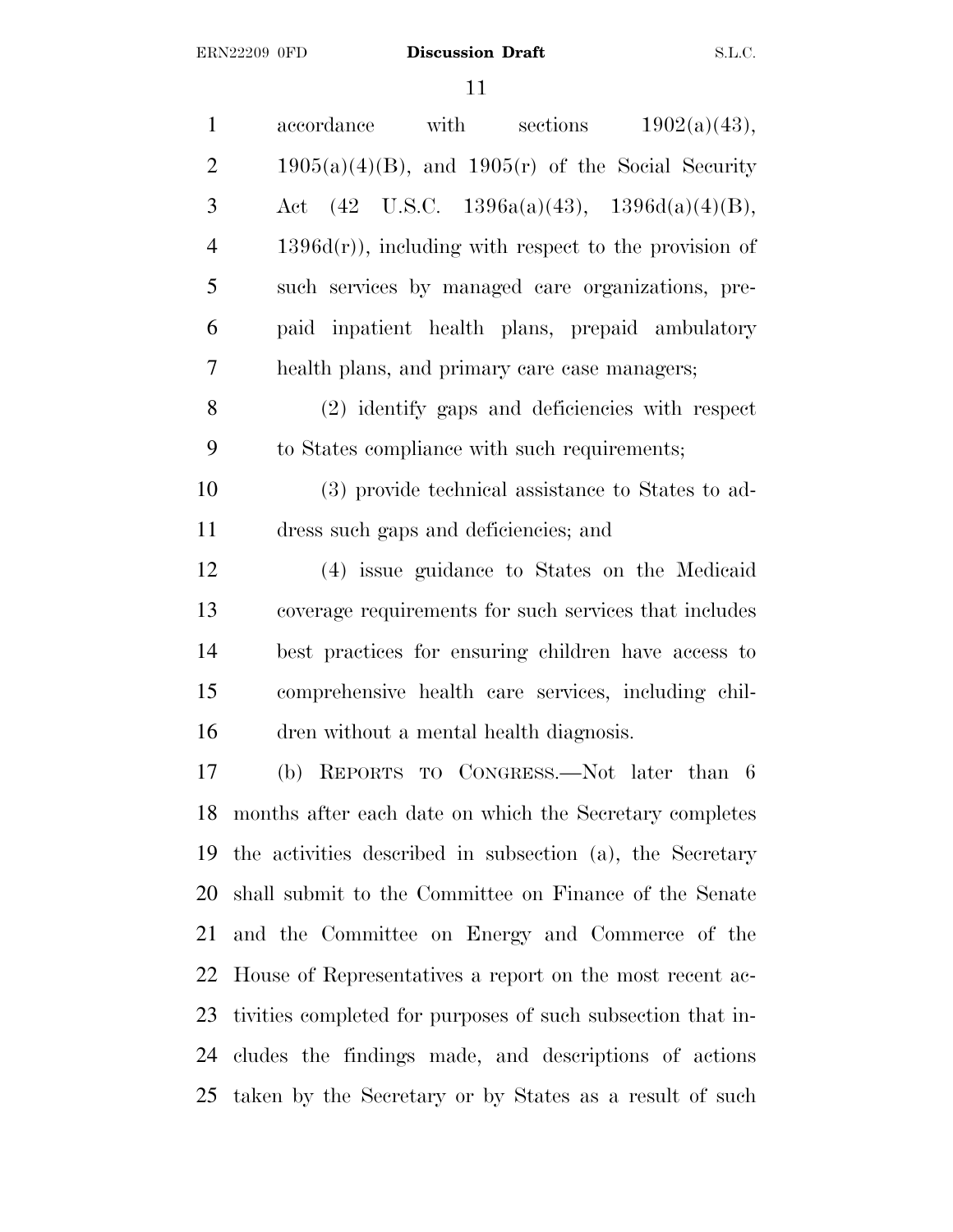activities, and any additional actions the Secretary plans to carry out or that States are required to carry out as a result of such activities.

(c) GAO STUDY AND REPORT.—

 (1) STUDY.—The Comptroller General of the United States (in this subsection referred to as the ''Comptroller General'') shall conduct a study evalu- ating State implementation under Medicaid of the early and periodic screening, diagnostic, and treat- ment services benefit required for children by section  $1905(a)(4)((B)$  of the Social Security Act  $(42)$ 12 U.S.C.  $1396d(a)(4)(B)$  and as defined in section 1905(r) of such Act (42 U.S.C. 1396d(r)) and pro- vided in accordance with the requirements of section 15 1902(a)(43) of such Act (42 U.S.C. 1396a(a)(43)), including with respect to State oversight of managed care organizations, prepaid inpatient health plans, prepaid ambulatory health plans, and primary care case managers, and shall provide recommendations to improve State compliance with the requirements for providing such benefit, State oversight of man- aged care organizations, prepaid inpatient health plans, prepaid ambulatory health plans, and primary care case managers, and oversight of State programs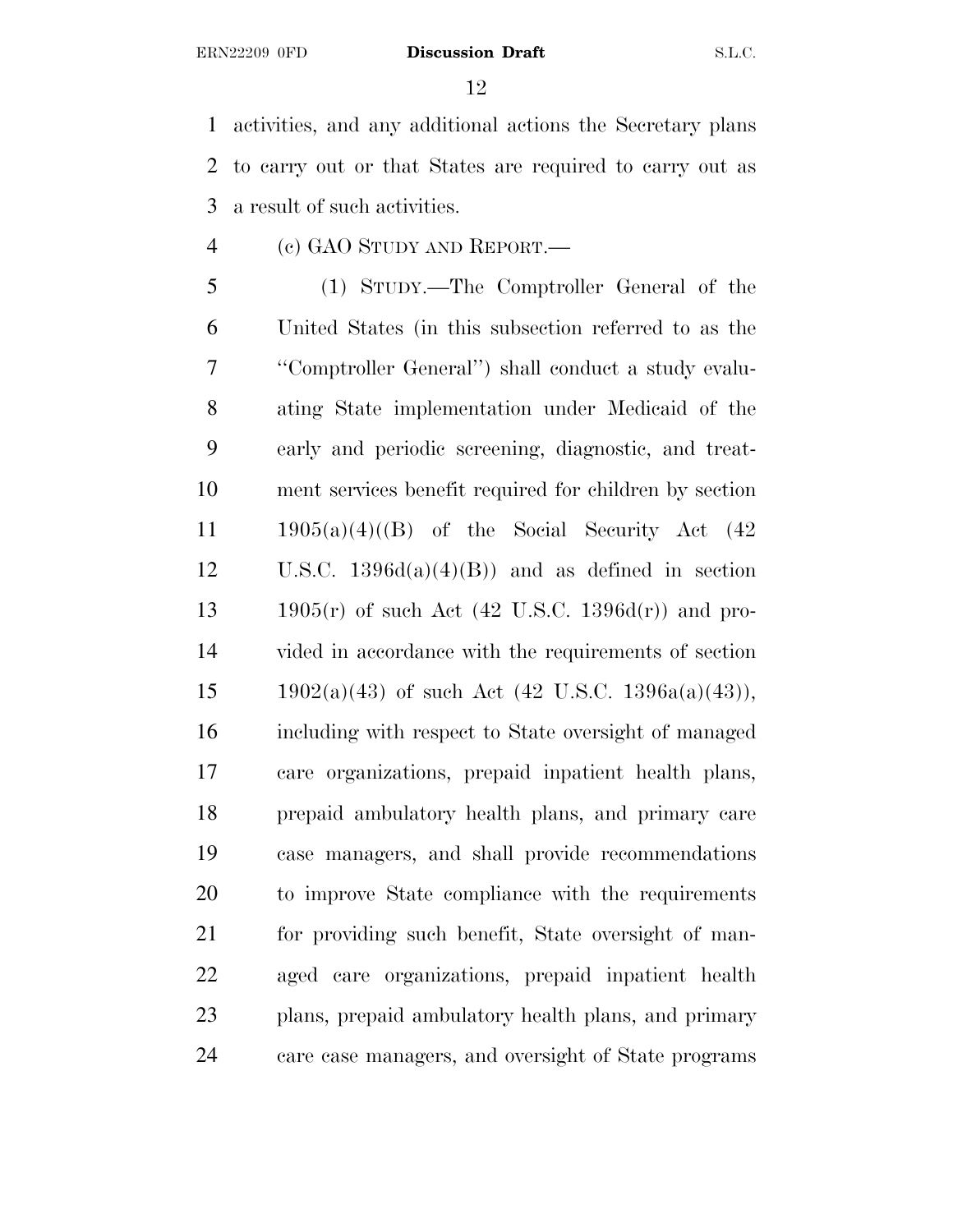under Medicaid by the Administrator of the Centers for Medicare & Medicaid Services.

 (2) REPORT.—Not later than 3 years after the date of enactment of this Act, the Comptroller Gen- eral shall submit to Congress a report on the study conducted under paragraph (1) that includes the recommendations required by such paragraph, as well as recommendations for such legislation and ad- ministrative action as the Comptroller General deter-mines appropriate.

 **SEC. 104. RECURRING ANALYSIS AND PUBLICATION OF MEDICAID HEALTH CARE DATA RELATED TO MENTAL HEALTH AND SUBSTANCE USE DIS-ORDER SERVICES.**

 (a) I<sup>N</sup> GENERAL.—The Secretary, on a biennial basis, shall link, analyze, and publish on a publicly avail- able website Medicaid data reported by States through the Transformed Medicaid Statistical Information System (T- MSIS) (or a successor system) relating to mental health and substance use disorder services provided to individuals enrolled in Medicaid. Such enrollee information shall be de-identified of any personally identifying information, shall adhere to privacy standards established by the De- partment of Health and Human Services, and shall be ag-gregated to protect the privacy of enrollees, as necessary.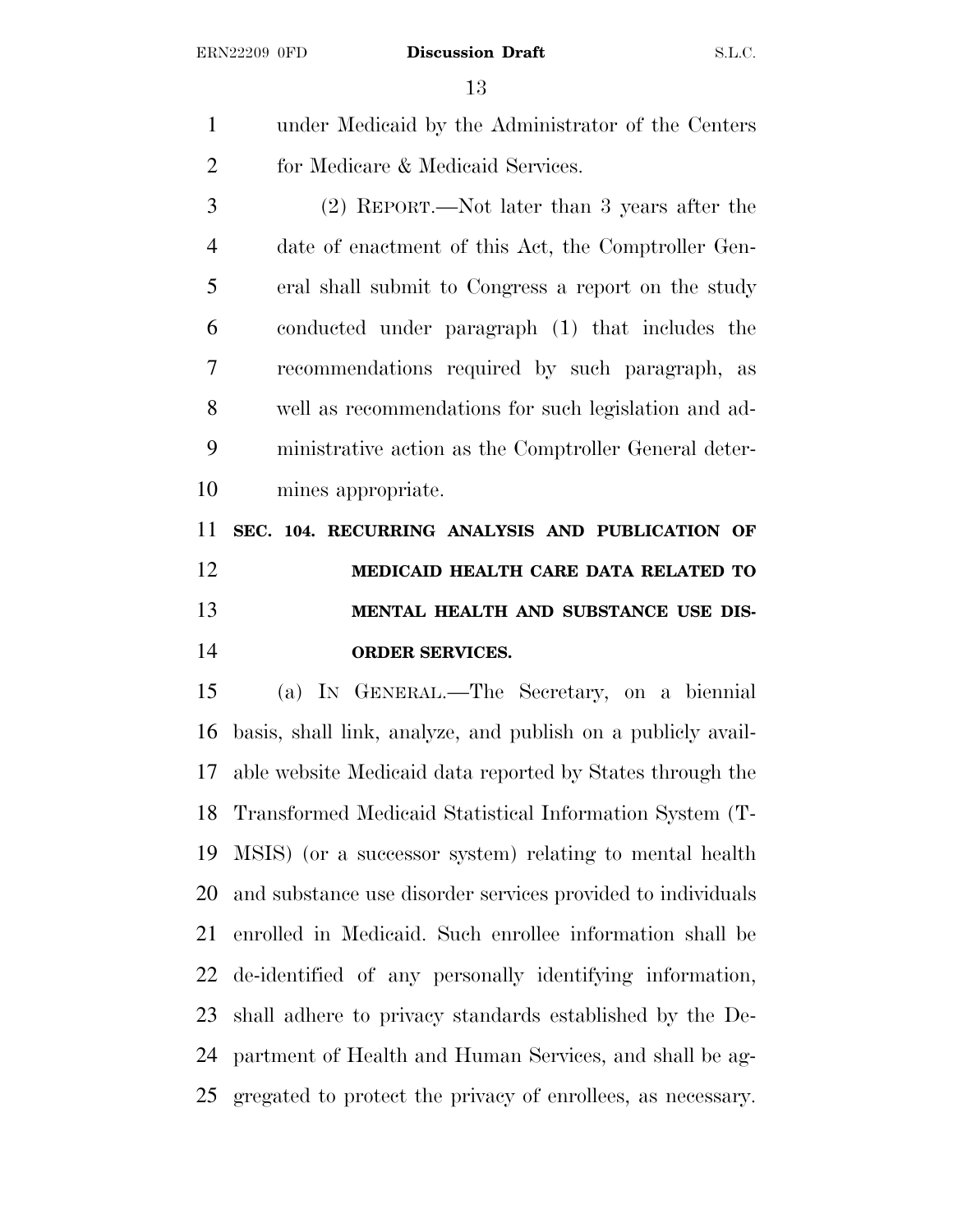Each publication of such analysis shall include for each State available data disaggregated by providers of such services for the following measures:

 (1) Inpatient admissions in which mental health or substance use disorder services were provided, that occur within 30 days after discharge from a hospital or inpatient facility in which mental health or substance use disorder services previously were provided, disaggregated by type of facility, to the ex-10 tent such information is available.

 (2) An emergency department visit within 7 days after discharge from a hospital inpatient facil- ity in which a billable service for mental health or substance use disorder services was provided or claim was submitted, or from a mental health facil- ity, an independent psychiatric wing of acute care hospital, or an intermediate care facility for individ- uals with intellectual disabilities, disaggregated by type of facility, to the extent such information is available.

 (3) For each individual enrolled in Medicaid with an episode described in paragraph (1), (2), or both, the individual's age, gender, race, income level, zip code of residency, number of Medicaid enroll-ment days as of the date of such admission or visit,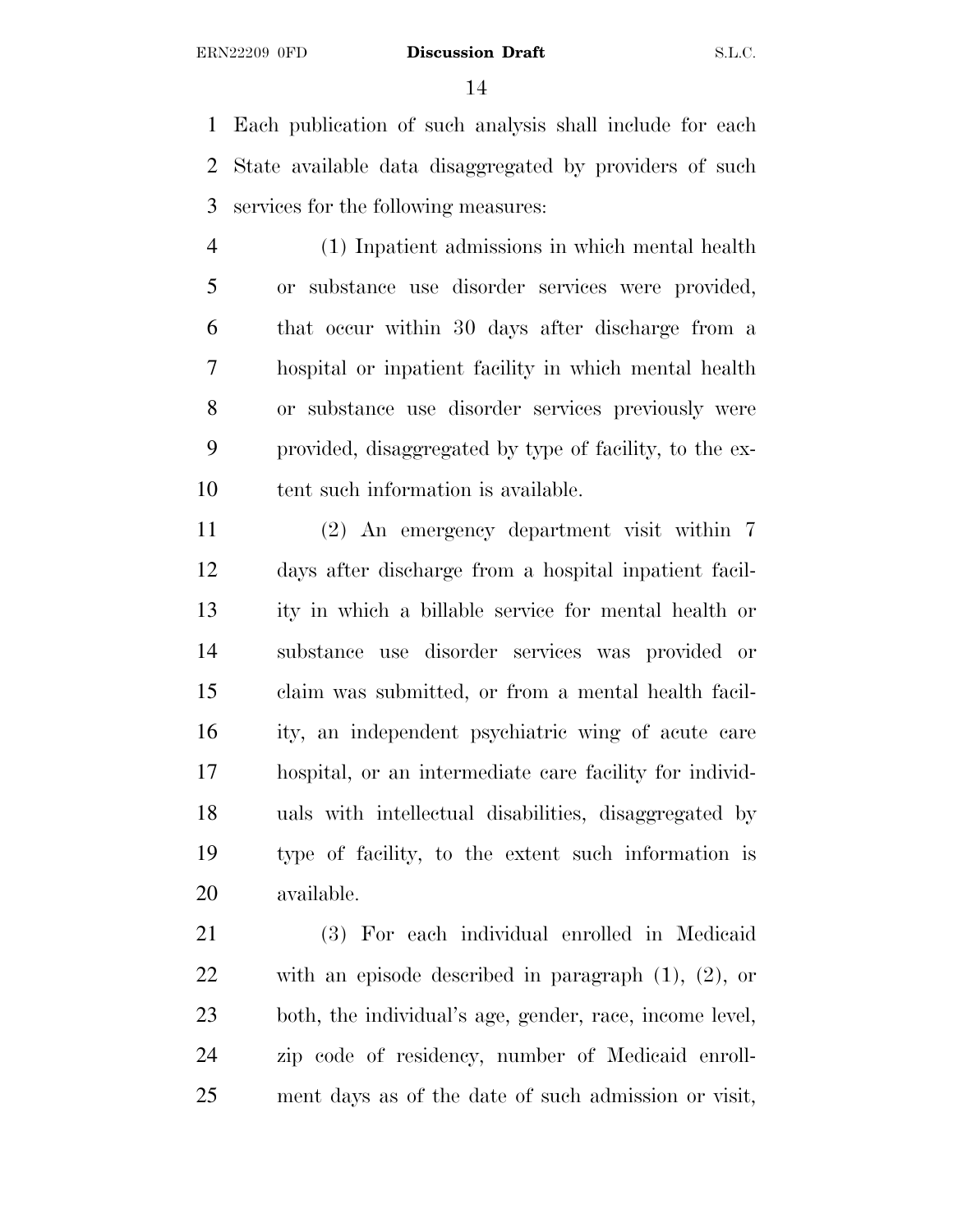dual eligibility status, managed care plan type (if any) and, only if presented in a de-identified and ag-gregated manner, diagnosis codes.

 (4) Provider specialty, type, service or practice or billing location, profit status, teaching facility sta- tus, health plan participation, procedure code, Healthcare Common Procedure Coding System rate, managed care encounter claim type.

 (5) Prescription National Drug Code codes, fill dates, and number of days supply of any covered 11 outpatient drug (as defined in section  $1927(k)(2)$  of 12 the Social Security Act  $(42 \text{ U.S.C. } 1396 \text{r} \text{-} 8(\text{k})(2))$  dispensed to an individual enrolled in Medicaid with an episode described in paragraph (1), (2), or both, during any period that occurs after the individual's discharge date defined in paragraph (1) or (2) (as applicable), and before the admission date applicable under paragraph (1) or the date of the emergency department visit applicable under paragraph (2).

 (b) DEADLINE FOR FIRST PUBLICATION.—Not later than 1 year after the enactment of this Act, the Secretary shall make publicly available the first analysis required by subsection (a).

 (c) MAKING PERMANENT THE REQUIREMENT TO AN-NUALLY UPDATE THE SUD DATA BOOK.—Section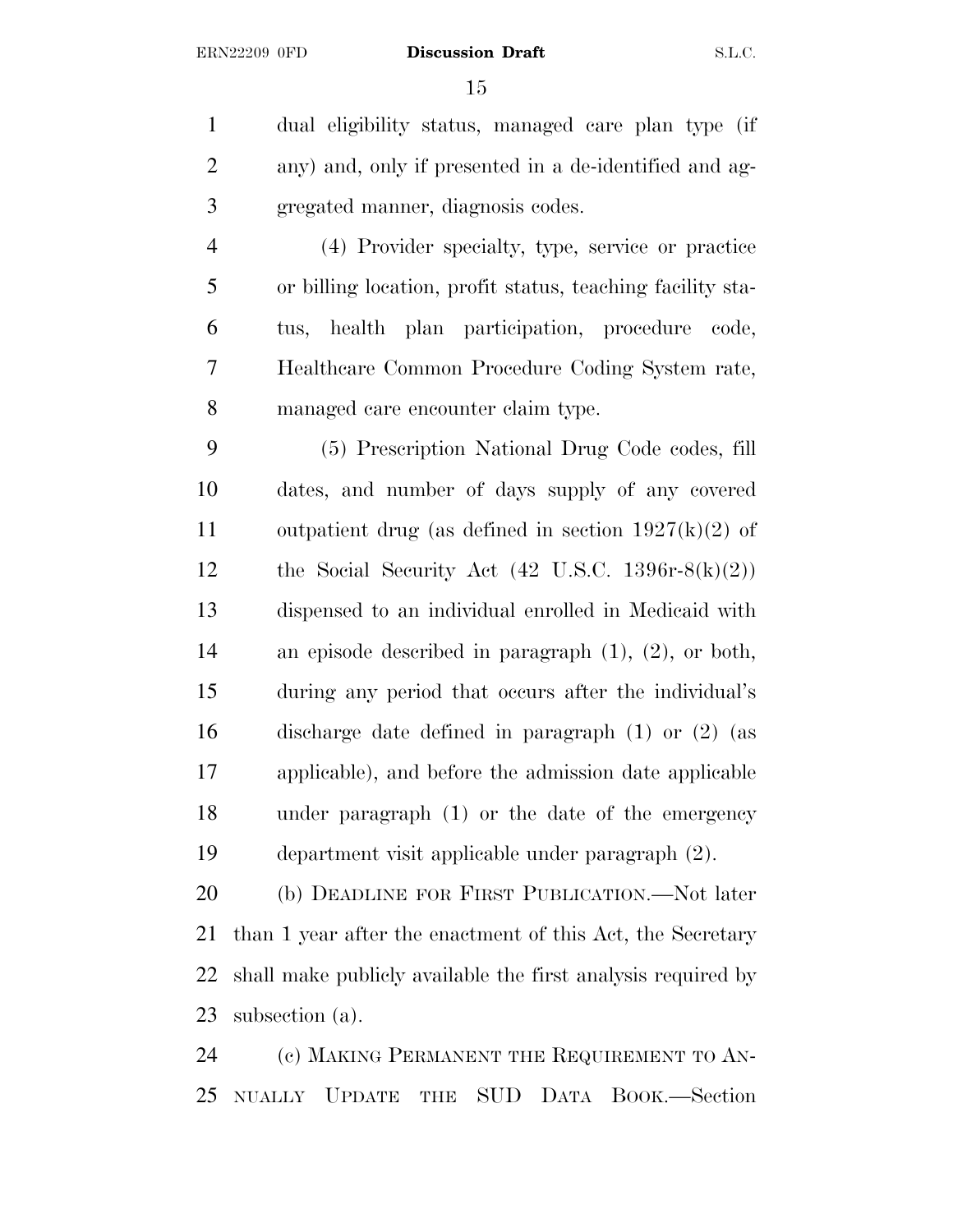1015(a)(3) of the SUPPORT for Patients and Commu- nities Act (Public Law 115–271) is amended by striking ''through 2024''.

# **SEC. 105. SUPPORTING THE PROVISION OF TREATMENT FAMILY CARE SERVICES.**

(a) DEFINITIONS.—In this section:

 (1) INDIAN TRIBE.—The term ''Indian tribe'' has the meaning given that term in section 4 of the Indian Health Care Improvement Act (25 U.S.C. 1603).

 (2) TITLE IV–E PROGRAM.—The term ''title IV–E program'' means the program for foster care, prevention, and permanency established under part E of title IV of the Social Security Act (42 U.S.C. 670 et seq.).

16 (3) TREATMENT FAMILY CARE SERVICES.—

 (A) IN GENERAL.—The term ''treatment family care services'' means structured services and interventions provided in a home-based or family-based setting, which may adopt a trau- ma-informed approach, and may include serv- ices addressing the development, improvement, monitoring, and reinforcing of age-appropriate social, communication, and behavioral skills, crisis intervention and crisis support services,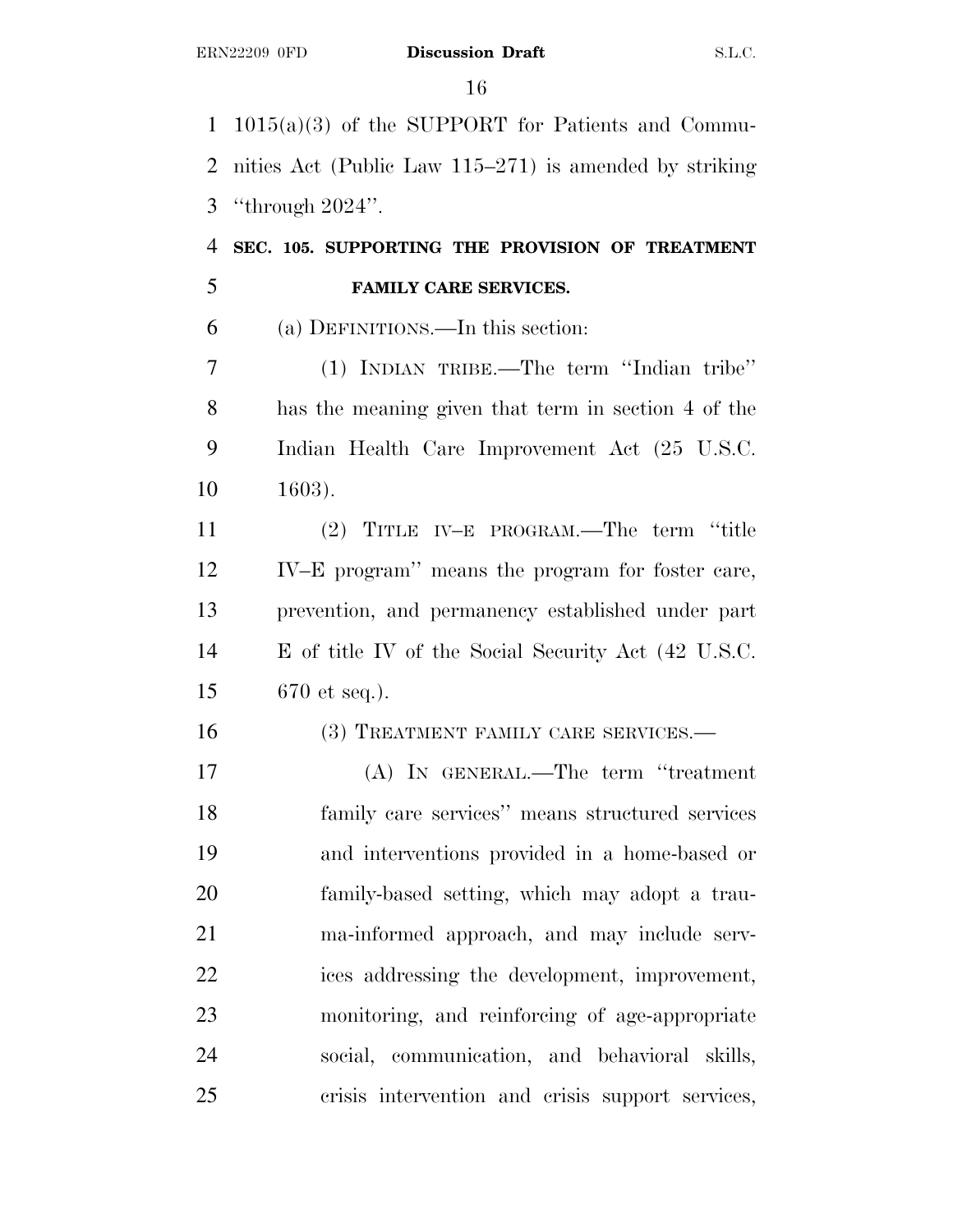| $\mathbf{1}$   | medication monitoring, counseling, and case          |
|----------------|------------------------------------------------------|
| $\overline{2}$ | management, for children described in subpara-       |
| 3              | $graph(B)$ .                                         |
| $\overline{4}$ | (B) CHILDREN DESCRIBED.—For purposes                 |
| 5              | of subparagraph $(A)$ , children described in this   |
| 6              | subparagraph are children with a serious men-        |
| 7              | tal health, substance use disorder, or medical       |
| 8              | condition, or an intellectual or developmental       |
| 9              | disability, who-                                     |
| 10             | (i) are enrolled in Medicaid;                        |
| 11             | (ii) have not attained age 26; and                   |
| 12             | (iii) as a result of such condition or               |
| 13             | disability, need additional or specialized           |
| 14             | care, the cost of which could be reimbursed          |
| 15             | under Medicaid or under the title IV-E               |
| 16             | program, but who can receive such addi-              |
| 17             | tional or specialized care in a home or              |
| 18             | community-based setting.                             |
| 19             | (b) GUIDANCE AND BEST PRACTICES RELATING TO          |
| 20             | TREATMENT FAMILY CARE SERVICES.-                     |
| 21             | $(1)$ IN GENERAL.—Not later than 18 months           |
| 22             | after the date of enactment of this Act, the Sec-    |
| 23             | retary shall develop and issue guidance to States    |
| 24             | and Indian tribes identifying opportunities to fund  |
| 25             | treatment family care services for children enrolled |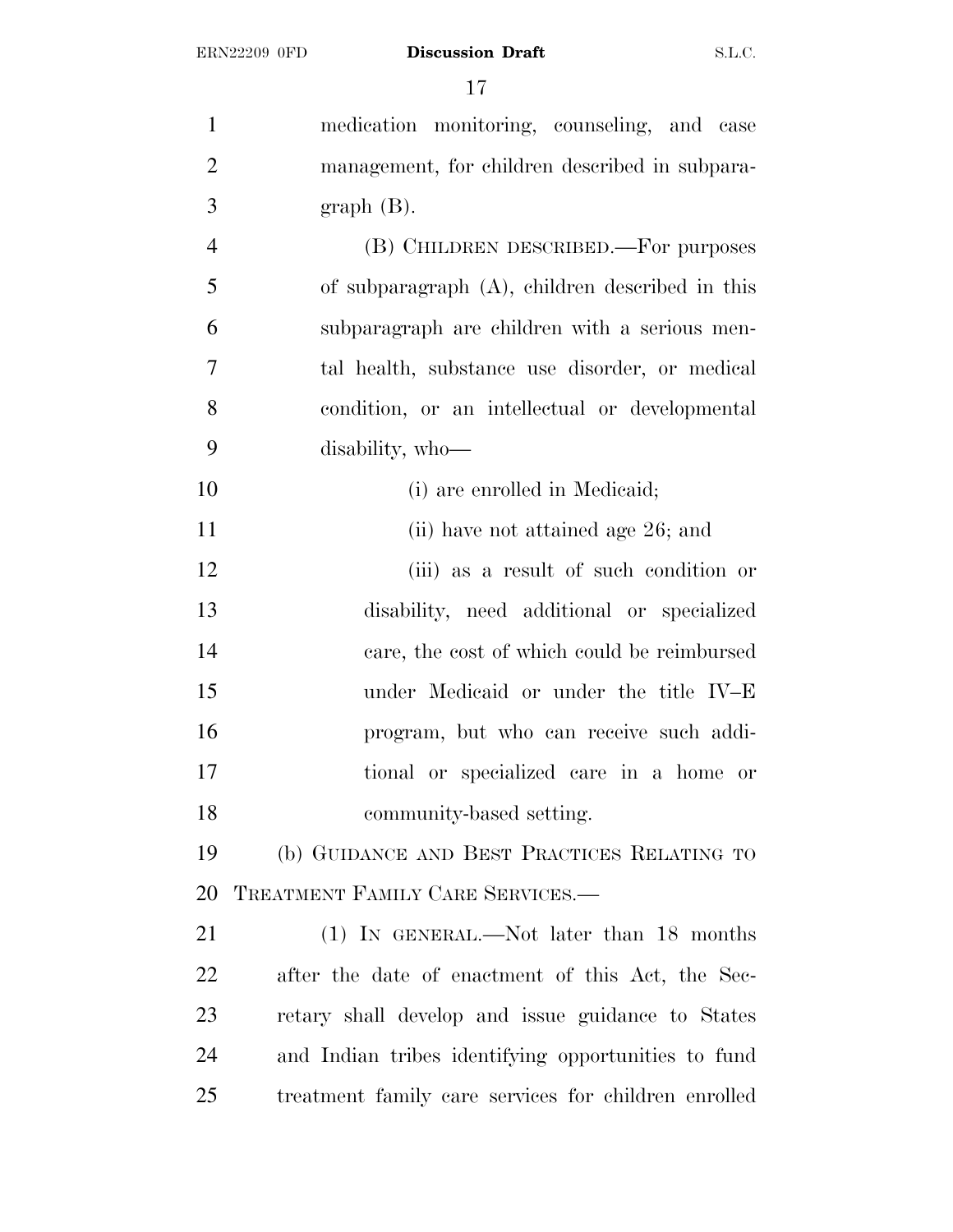| $\mathbf{1}$   | in Medicaid and best practices relating to the provi-      |
|----------------|------------------------------------------------------------|
| $\overline{2}$ | sion of such services.                                     |
| 3              | (2) SPECIFIC AREAS.—The guidance required                  |
| $\overline{4}$ | under paragraph (1) shall include descriptions of the      |
| 5              | following:                                                 |
| 6              | (A) Existing opportunities and flexibilities               |
| 7              | under Medicaid, including under waivers au-                |
| 8              | thorized under section 1115 or 1915 of the So-             |
| 9              | cial Security Act $(42 \text{ U.S.C. } 1315, 1396n)$ , for |
| 10             | States to receive Federal funding for the provi-           |
| 11             | sion of treatment family care services for chil-           |
| 12             | dren described in subsection $(a)(3)(B)$ .                 |
| 13             | (B) Funding opportunities and flexibilities                |
| 14             | under the title IV-E program, including for                |
| 15             | specialized training and consultation for biologi-         |
| 16             | cal parents, relative and kinship caregivers,              |
| $17\,$         | adoptive parents, and foster parents, adminis-             |
| 18             | trative costs related to in-home prevention serv-          |
| 19             | ices to candidates for foster care and their par-          |
| 20             | ents or kinship caregivers, and reunification              |
| 21             | services for children returning from foster care,          |
| 22             | as well as other services identified by the Sec-           |
| 23             | retary.                                                    |
| 24             | (C) How States can employ and coordinate                   |
| 25             | funding provided under Medicaid, the title IV-             |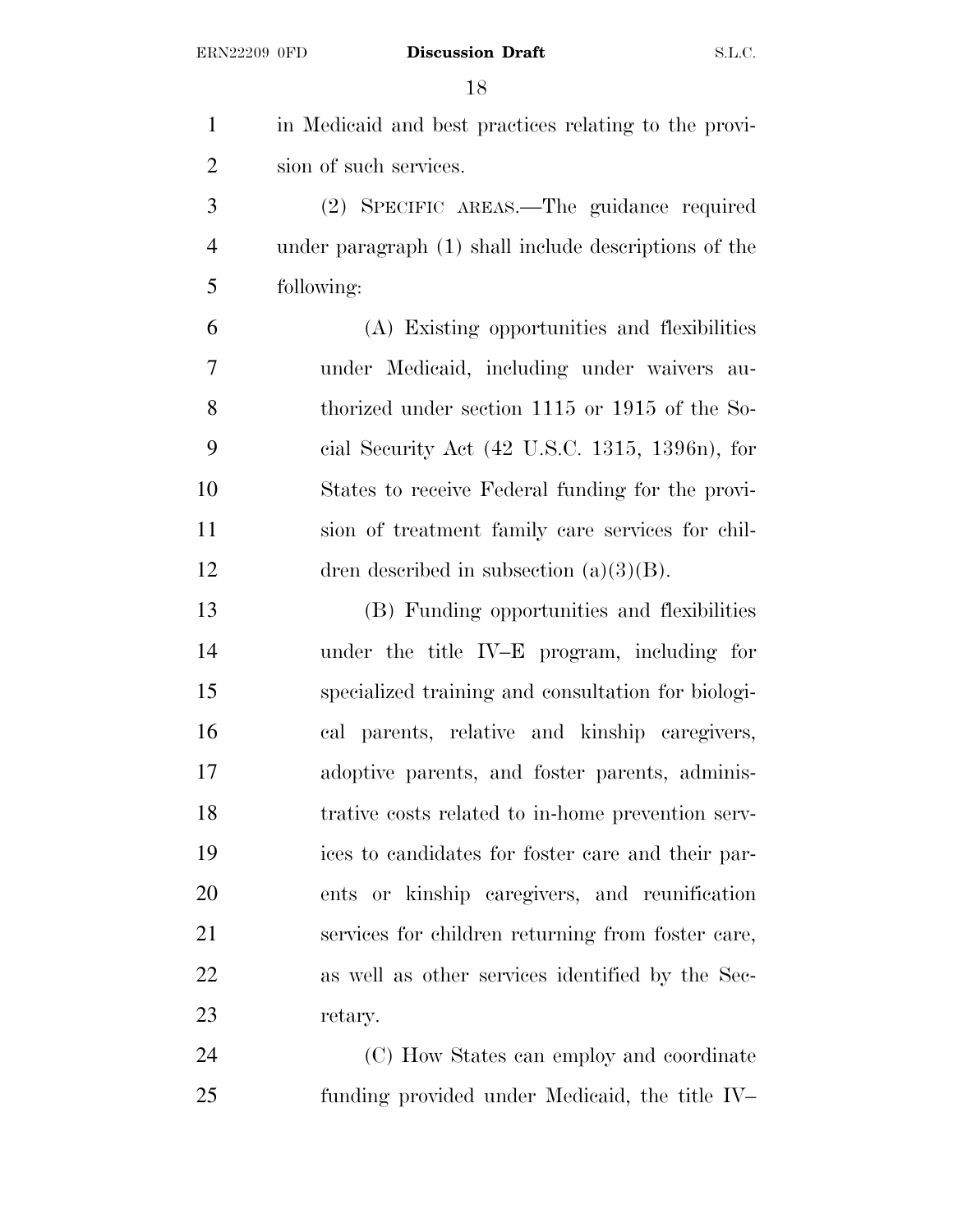| $\mathbf{1}$   | E program, and other programs administered          |
|----------------|-----------------------------------------------------|
| $\overline{2}$ | by the Secretary, to support the provision of       |
| 3              | treatment family care services.                     |
| $\overline{4}$ | (3) BEST PRACTICES FOR ESTABLISHING PRO-            |
| 5              | TO PROVIDE TREATMENT FAMILY CARE<br><b>GRAMS</b>    |
| 6              | SERVICES.—The Secretary shall issue best practices  |
| 7              | for establishing programs to provide treatment fam- |
| 8              | ily care services with the guidance required under  |
| 9              | paragraph $(1)$ that includes the following:        |
| 10             | (A) Best practices for the organization and         |
| 11             | provision of treatment family care services and     |
| 12             | supports.                                           |
| 13             | (B) Identification of services and supports         |
| 14             | included in successful programs that provide        |
| 15             | treatment family care services.                     |
| 16             | (C) Descriptions of State standards for li-         |
| 17             | censing and accrediting programs, credentialing     |
| 18             | and certification requirements, or other training   |
| 19             | and experience requirements, applicable to pro-     |
| 20             | viders of treatment family care services to en-     |
| 21             | sure providers are appropriately licensed and       |
| 22             | trained to provide high-quality treatment family    |
| 23             | services, including best practices con-<br>care     |
| 24             | cerning such State standards which rely on rec-     |
| 25             | ognized national independent, not-for-profit en-    |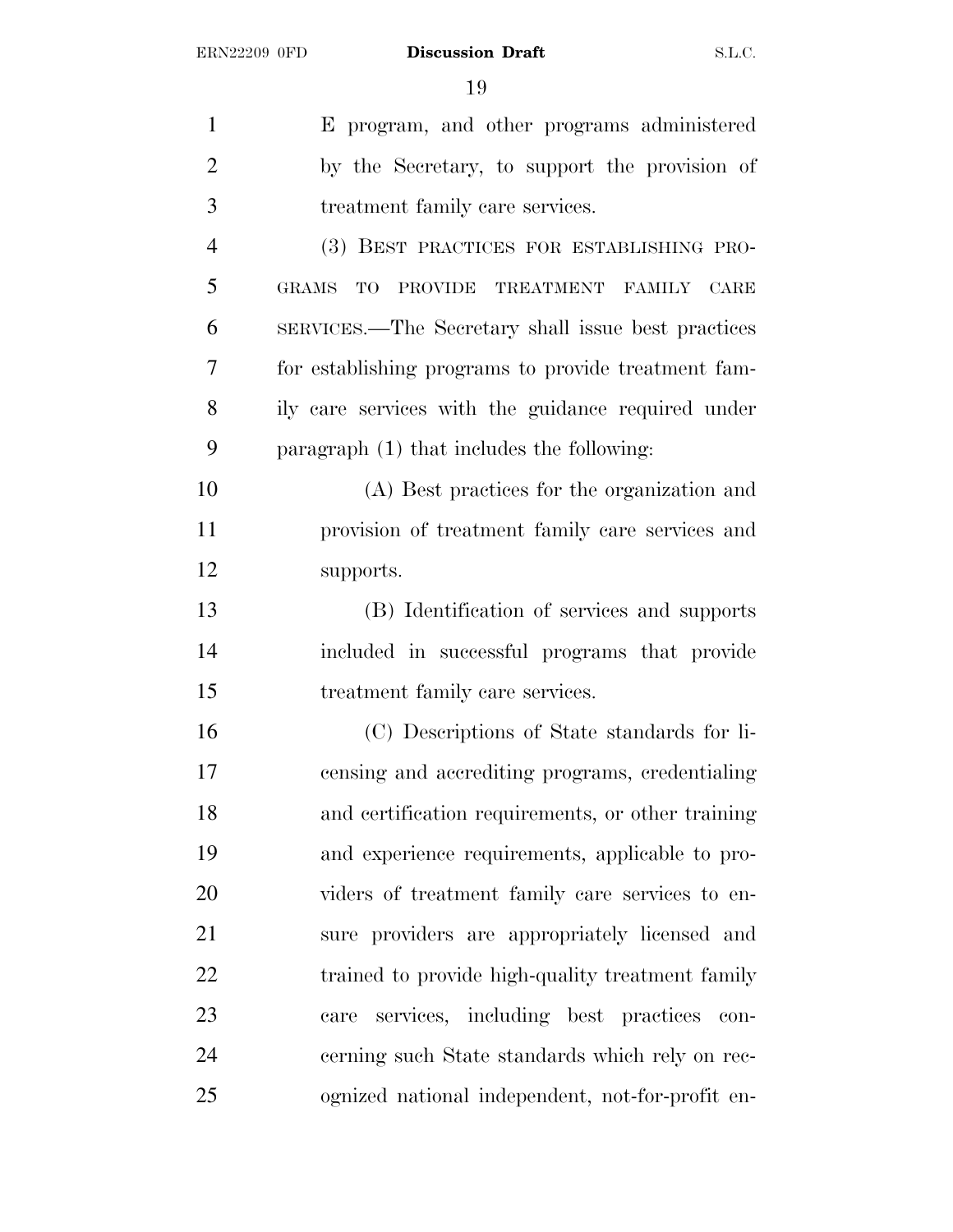tities that accredit health care organizations or by any other independent, not-for-profit accred-iting organizations approved by the State.

 (4) COLLABORATION REQUIRED.—Before issuing the guidance and best practices required under this subsection, the Secretary shall solicit input from representatives of States and Indian tribes, health care providers with expertise in child trauma and child development, children with mental illness, substance use disorder, or other emotional or behavioral disorders, recipients of treatment family care services, foster and kinship care families, and other relevant experts and stakeholders.

 (5) RULE OF CONSTRUCTION.—Nothing in this subsection shall be construed as requiring the Sec- retary to establish an advisory committee subject to the provisions of the Federal Advisory Committee Act (5 U.S.C. App.).

 (c) GAO STUDY AND REPORT.—Not later than 2 years after the date of enactment of this Act, the Comp- troller General of the United States shall conduct a study and submit a report to Congress assessing States' and Tribes' progress in taking steps to ensure foster parents and other caregivers who are eligible for training for which Federal payments are available under the title IV–E pro-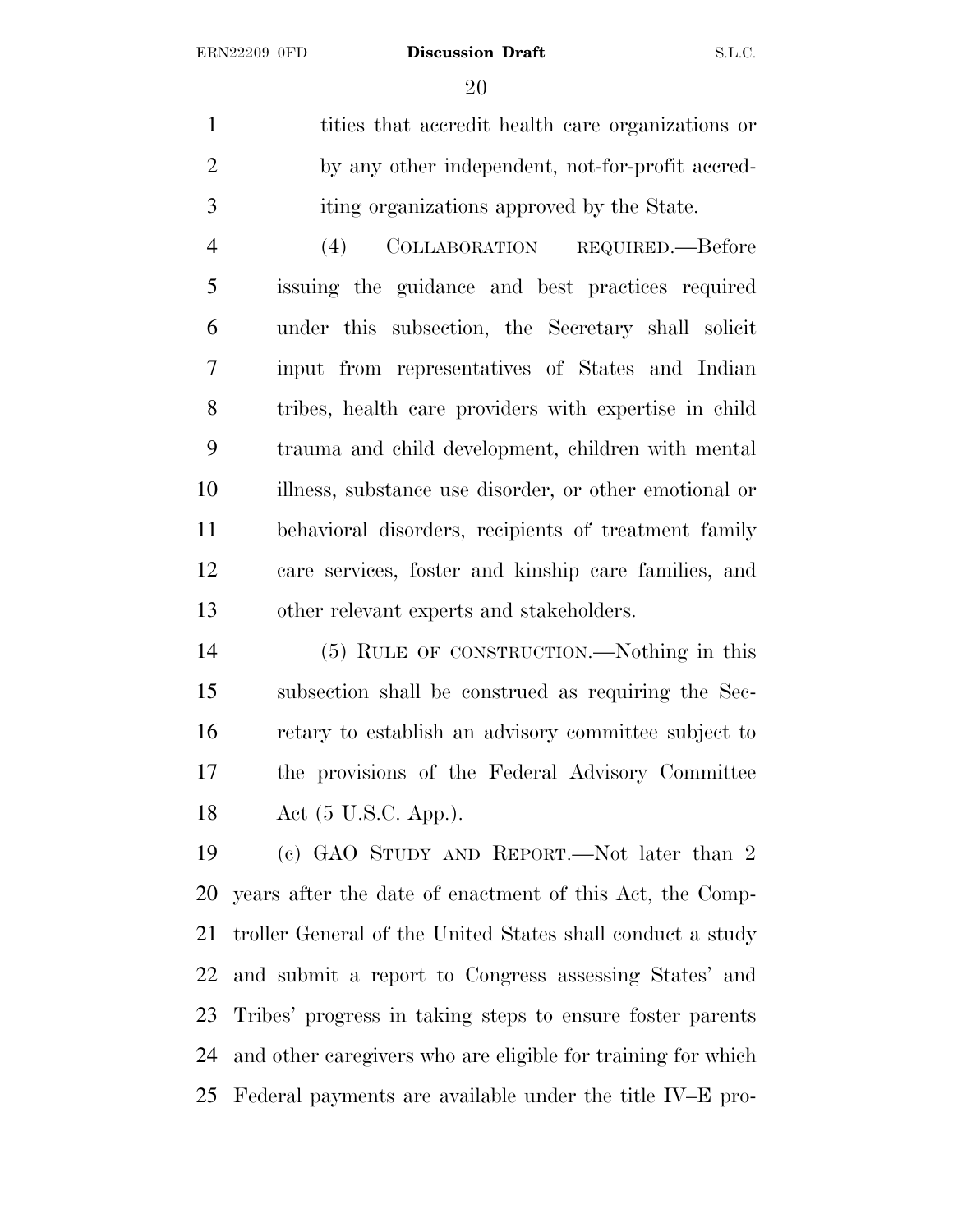gram are provided with necessary and appropriate train- ing to meet the individual needs of foster children placed in their care, consistent with the requirements of sections 4 471(a)(24) and 477(b)(3)(D) of the Social Security Act 5 (42 U.S.C. 671(a)(24), 677(b)(3)(D)). Such assessment shall also include an analysis of, and recommendations, if any, to relevant Federal agencies to improve, State re- view, approval and oversight of all such training (whether provided directly by the State or under contract with a public or private agency responsible for finding, placing, or monitoring the placement of children in foster family homes). **SEC. 106. MEDICAID COVERAGE OF MENTAL HEALTH SERV- ICES AND PRIMARY CARE SERVICES FUR- NISHED ON THE SAME DAY.** (a) I<sup>N</sup> GENERAL.—Section 1902(a) of the Social Se- curity Act (42 U.S.C. 1396a(a)) is amended— 18 (1) in paragraph (86), by striking "; and" and inserting a semicolon; (2) in paragraph (87), by striking the period at 21 the end and inserting "; and"; and (3) by inserting after paragraph (87) the fol- lowing new paragraph: 24 ''(88) not prohibit payment under the plan for a mental health service or primary care service fur-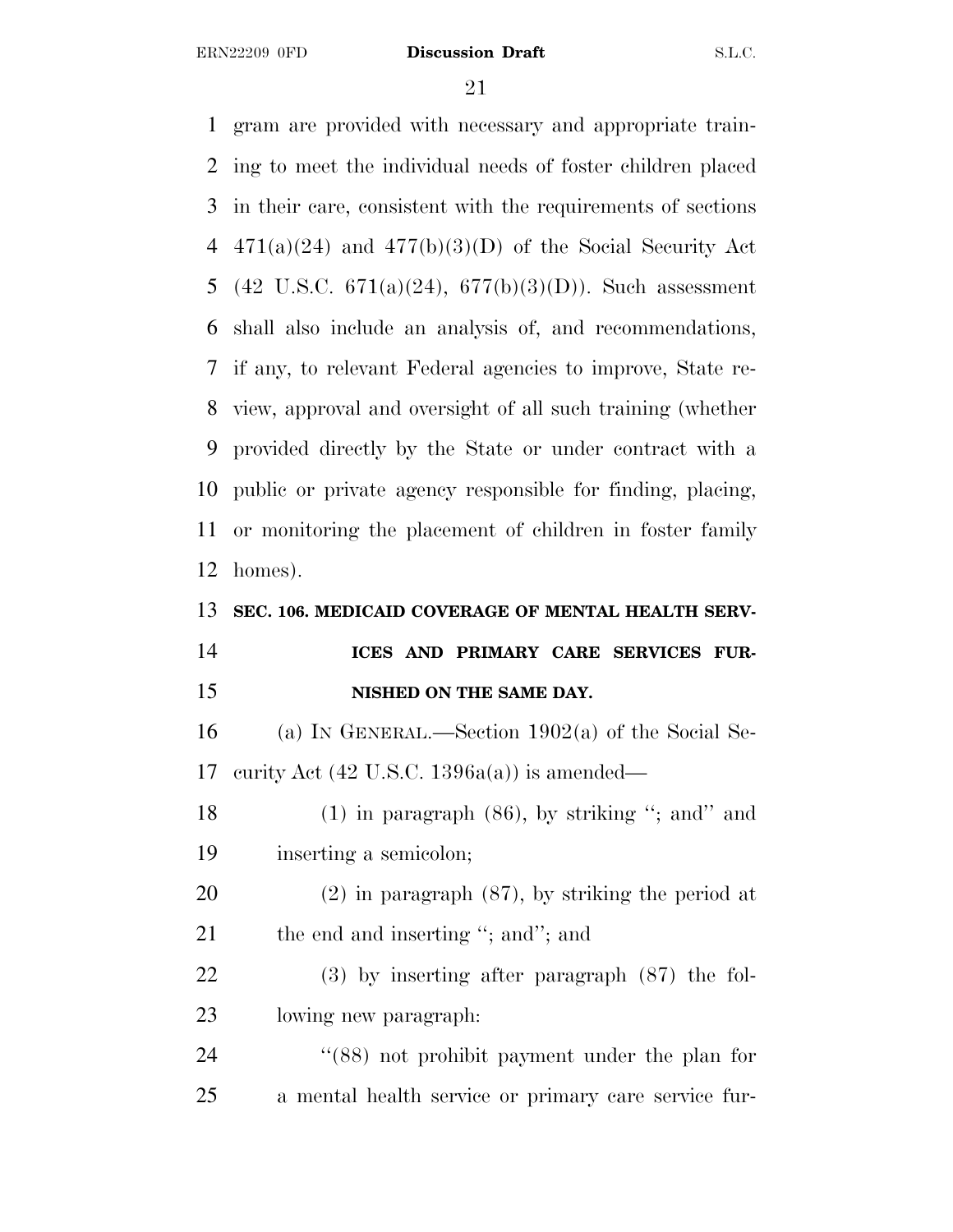nished to an individual for which payment would otherwise be payable under the plan, with respect to such individual, if such service were not a same-day qualifying service (as defined in subsection (tt)).''.

 (b) SAME-DAY QUALIFYING SERVICES DEFINED.— Section 1902 of the Social Security Act (42 U.S.C. 1396a) is amended by adding at the end the following new sub-section:

9 "(tt) SAME-DAY QUALIFYING SERVICES DEFINED.— For purposes of subsection (a)(88), the term 'same-day qualifying service' means—

 $\frac{12}{12}$  ''(1) a primary care service furnished to an in- dividual by a provider at an office, clinic, or other outpatient facility on the same day a mental health service is furnished to such individual by such pro- vider (or another provider) at the same office, clinic, or other outpatient facility; and

 $\frac{1}{2}$  a mental health service furnished to an in- dividual by a provider at an office, clinic, or other outpatient facility on the same day a primary care service is furnished to such individual by such pro- vider (or another provider) at the office, clinic, or other outpatient facility.''.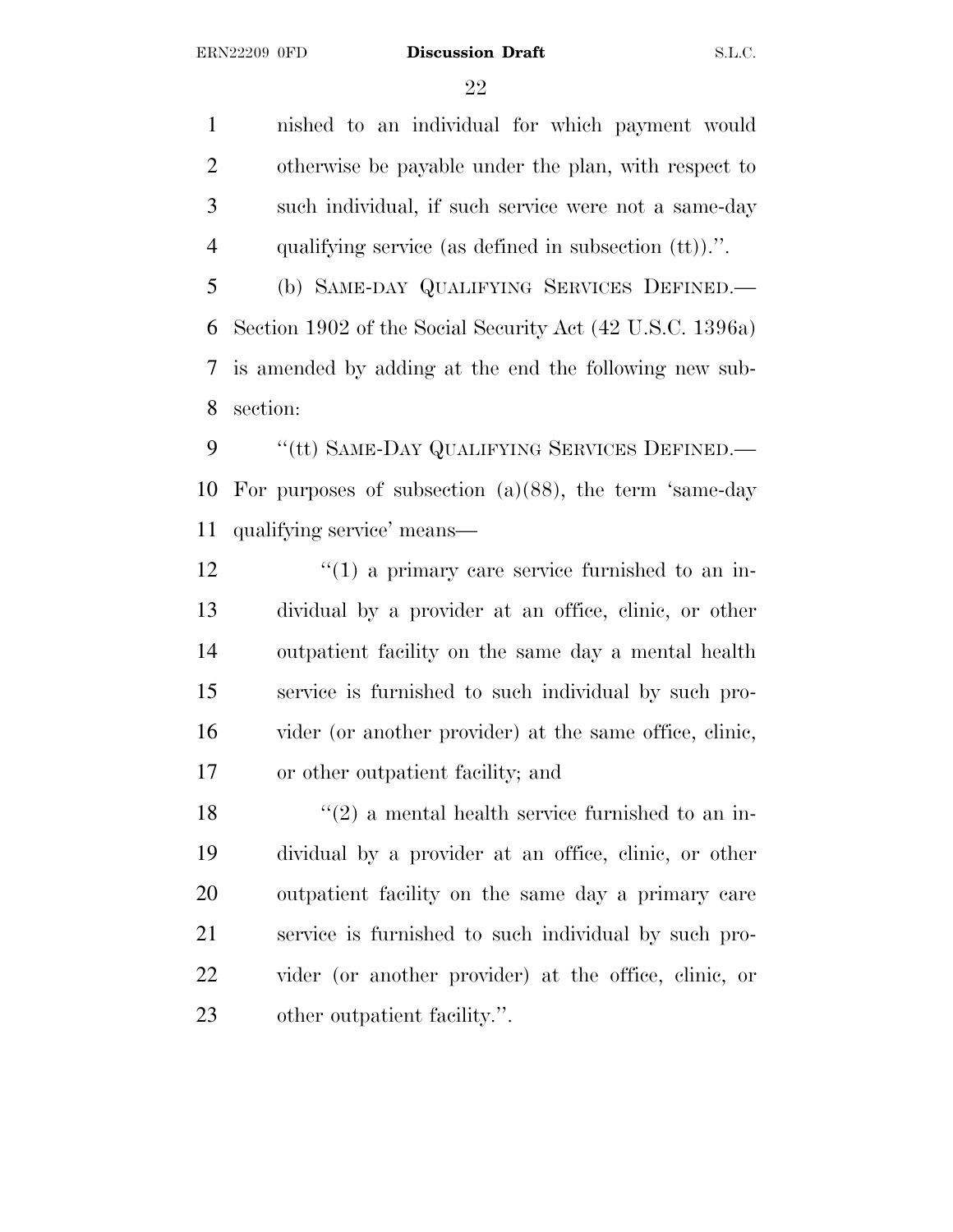**SEC. 107. GUIDANCE TO STATES ON SUPPORTING MENTAL HEALTH AND SUBSTANCE USE DISORDER SERVICES FOR CHILDREN AND YOUNG ADULTS.**

 (a) GUIDANCE ON INCREASING THE AVAILABILITY AND PROVISION OF MENTAL HEALTH AND SUBSTANCE USE DISORDER SERVICES UNDER MEDICAID AND CHIP.—Not later than 12 months after the date of enact- ment of this Act, the Secretary shall issue guidance to im- prove the availability and provision of mental health and substance use disorder services through Medicaid and CHIP for children and young adults. Such guidance shall address:

 (1) The design and implementation of benefits for children and young adults with significant men- tal health conditions covered by Medicaid and CHIP. (2) Strategies to facilitate access to mental health and substance use disorder services under Medicaid and CHIP that are delivered in home or community-based settings for children and young adults who are eligible for home and community- based services under Medicaid or CHIP and who have, or at risk for having, a significant mental health or substance use disorder condition or intel-lectual or developmental disability.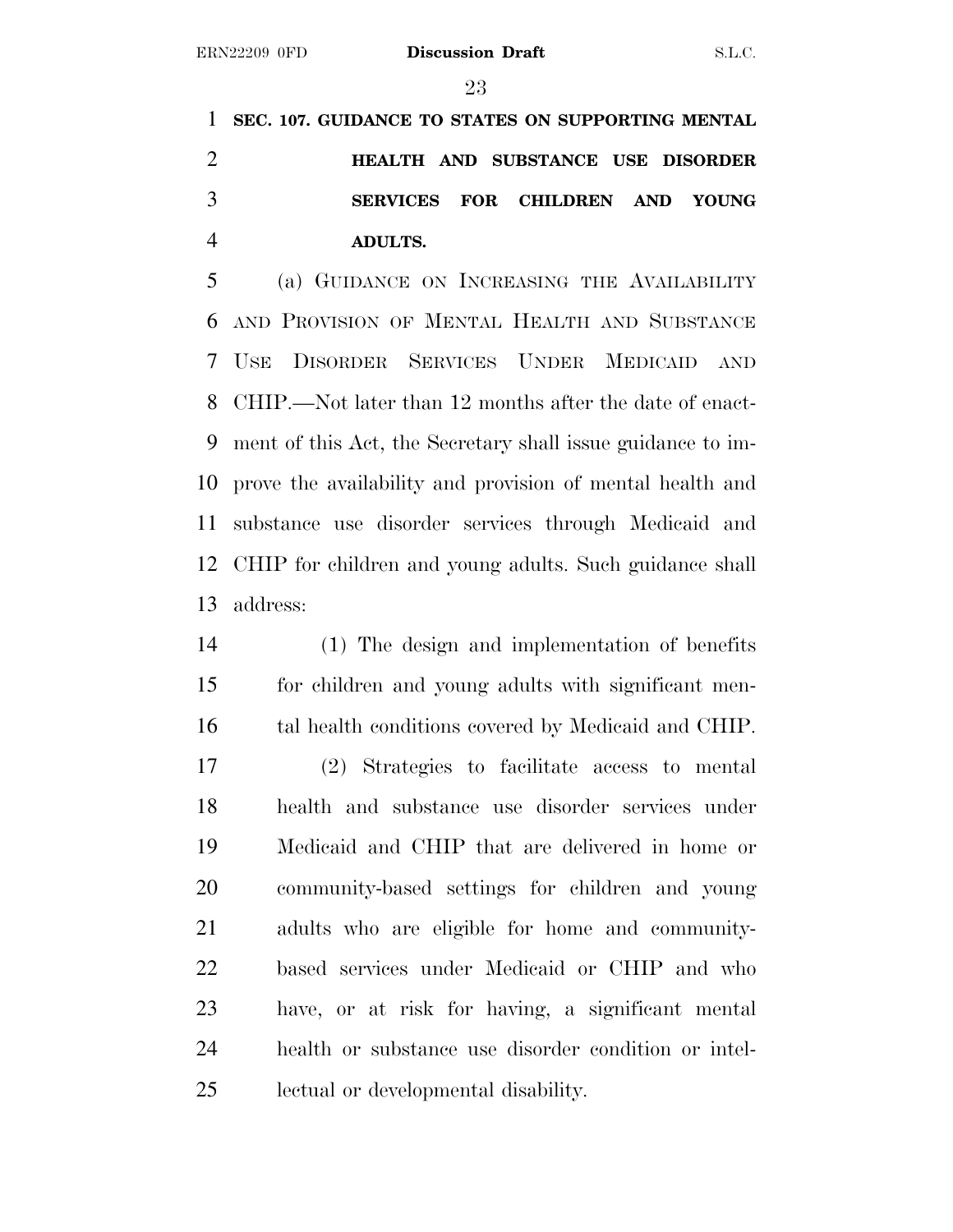(3) Strategies to promote screening for mental health and substance use disorder needs of children and adolescents, including children and youth pro- vided, or at risk for needing, child welfare services, in coordination with providers, managed care organi- zations, prepaid inpatient health plans, prepaid am-bulatory health plans, and schools.

 (4) Strategies for supporting the provision of culturally competent, developmentally appropriate, and trauma-informed care, including with respect to early prevention and intervention services, for chil- dren and young adults at higher risk for having mental health and substance use disorder needs who do not have a mental health or substance use dis- order diagnosis and for children and youth provided, or at risk for needing, child welfare services.

 (5) Best practices from State programs under Medicaid and CHIP in expanding access to mental health and substance use disorder care for children and young adults, including children and adolescents 21 that are part of underserved communities.

 (6) Strategies to coordinate services and fund- ing provided under parts B and E of title IV of the Social Security Act (42 U.S.C. 621 et seq., 670 et seq.) with services for which Federal financial par-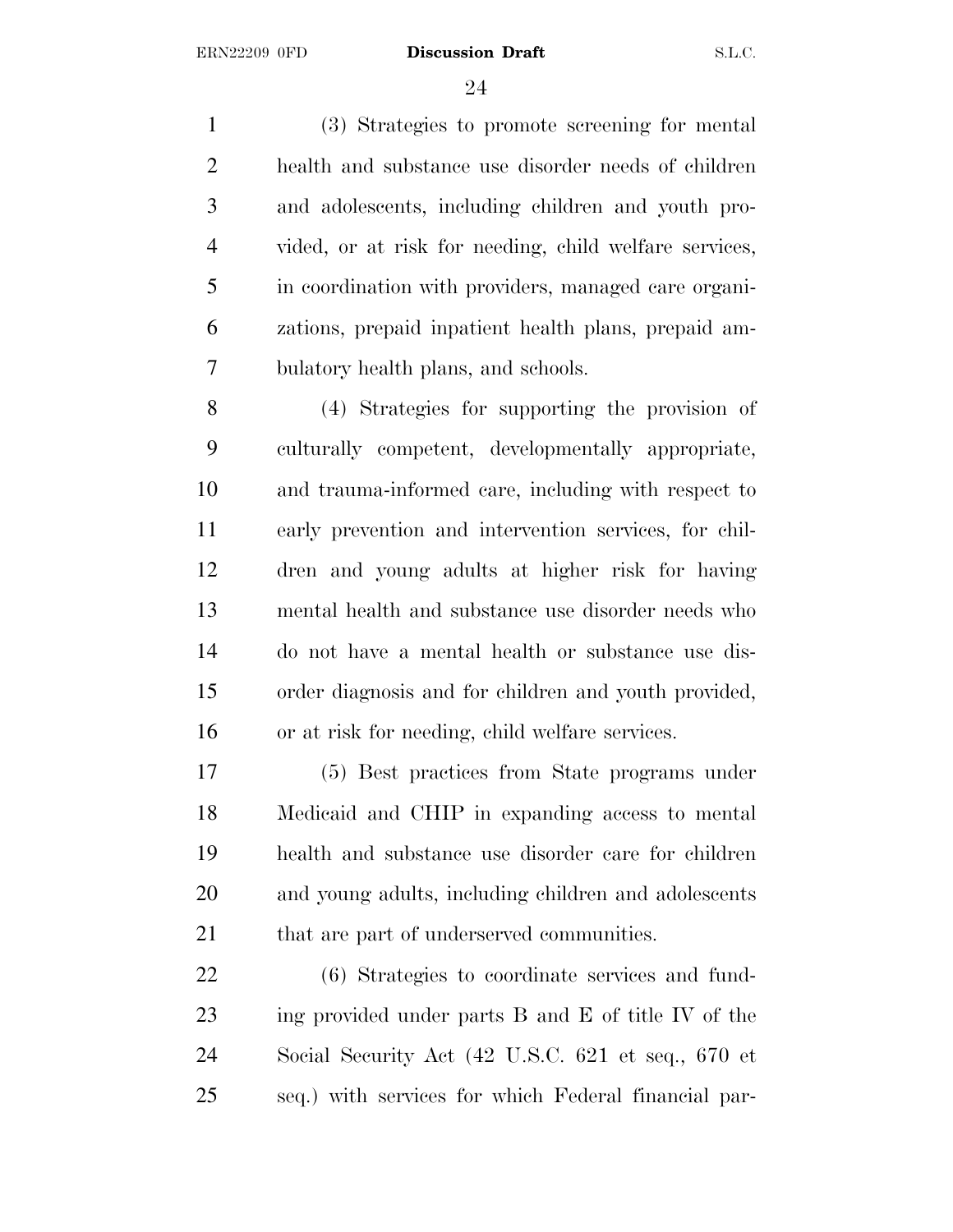ticipation is available under Medicaid or CHIP to support improved access to comprehensive mental health and substance use disorder services for chil- dren and youth provided, or at risk for needing, child welfare services.

 (b) CONSULTATION.—The Secretary shall consult with the Administrator of the Centers for Medicare & Medicaid Services, the Assistant Secretary for the Admin- istration for Children and Families, and the Assistant Sec- retary for Mental Health and Substance Use with respect to the guidance issued under subsection (a).

 **SEC. 108. MEDICAID STATE PLAN REQUIREMENTS FOR SCREENING SERVICES AND REFERRALS FOR ELIGIBLE JUVENILES IN PUBLIC INSTITU-TIONS.**

16 (a) IN GENERAL.—Section  $1902(a)(84)$  of the Social Security Act (42 U.S.C. 1396a(a)(84)) is amended—

 (1) in subparagraph (B), by striking ''and'' after the semicolon;

 (2) in subparagraph (C), by inserting ''and'' after the semicolon; and

22 (3) by inserting after subparagraph (C), the fol-lowing new subparagraph:

24  $\langle (D)$  in the case of an individual who is an eligible juvenile described in subparagraph (A)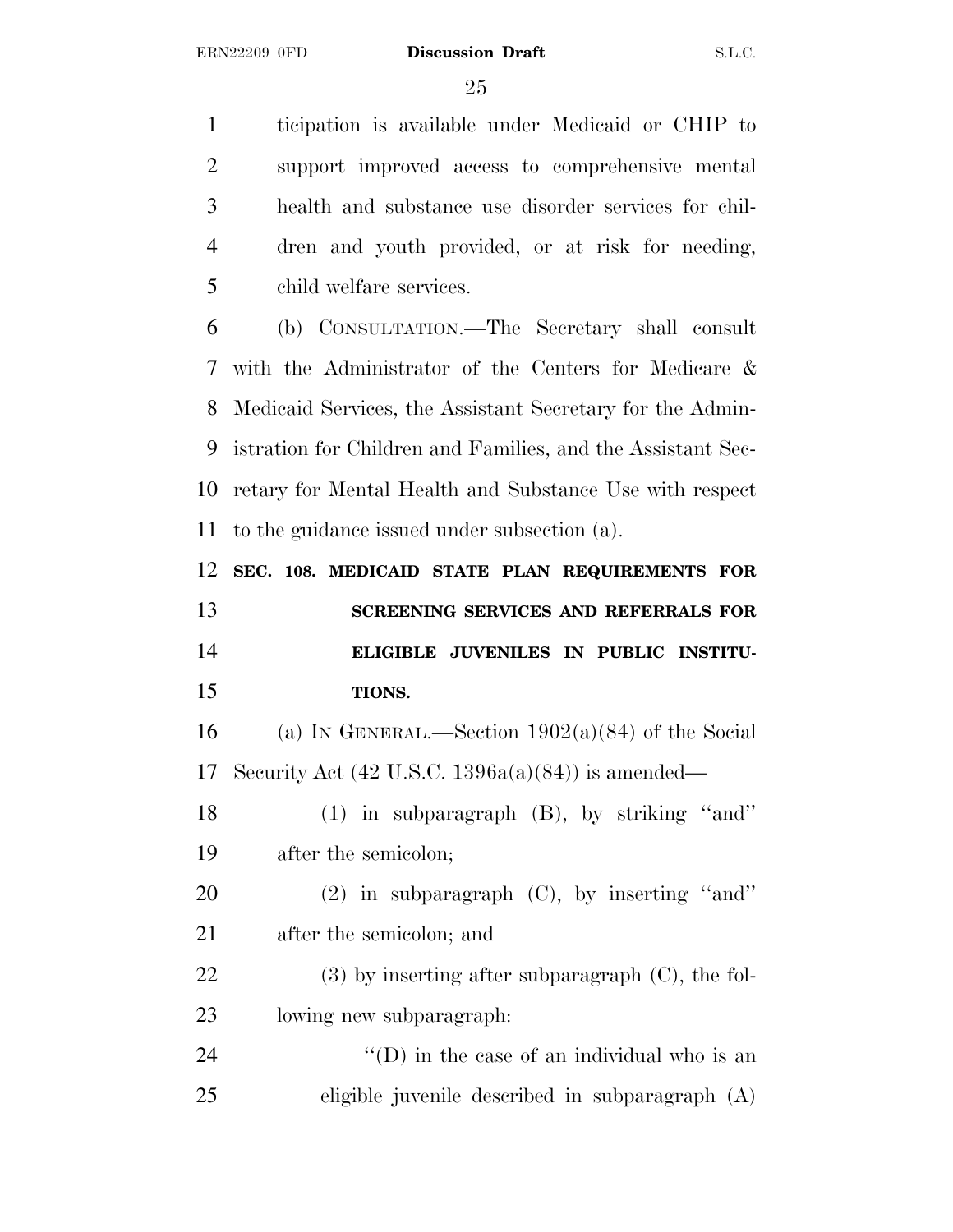| $\mathbf{1}$   | or $(B)$ of subsection $(nn)(2)$ , prior to the eligi- |
|----------------|--------------------------------------------------------|
| $\overline{2}$ | ble juvenile's release from a public institution       |
| 3              | and in coordination with the public institution,       |
| $\overline{4}$ | the State shall have in place a plan to ensure         |
| 5              | and, in accordance with such plan, provide—            |
| 6              | $\degree$ (i) during the period that begins 30         |
| 7              | days before the date of the eligible juve-             |
| 8              | nile's release from the public institution             |
| 9              | and ends 1 week after such date—                       |
| 10             | $\lq\lq$ (I) for any screening services                |
| 11             | described in section $1905(r)$ which the               |
| 12             | eligible juvenile is due to receive under              |
| 13             | the State plan (or under a waiver of                   |
| 14             | such plan) based on the intervals es-                  |
| 15             | tablished pursuant to such section, in-                |
| 16             | cluding behavioral health screening                    |
| 17             | services; and                                          |
| 18             | "(II) any screening services de-                       |
| 19             | scribed in such section that the eligi-                |
| 20             | ble juvenile did not receive during the                |
| 21             | period in which the eligible juvenile                  |
| 22             | was an inmate of the public institu-                   |
| 23             | tion but that would have been pro-                     |
| 24             | vided to the eligible juvenile under the               |
| 25             | State plan (or waiver) in accordance                   |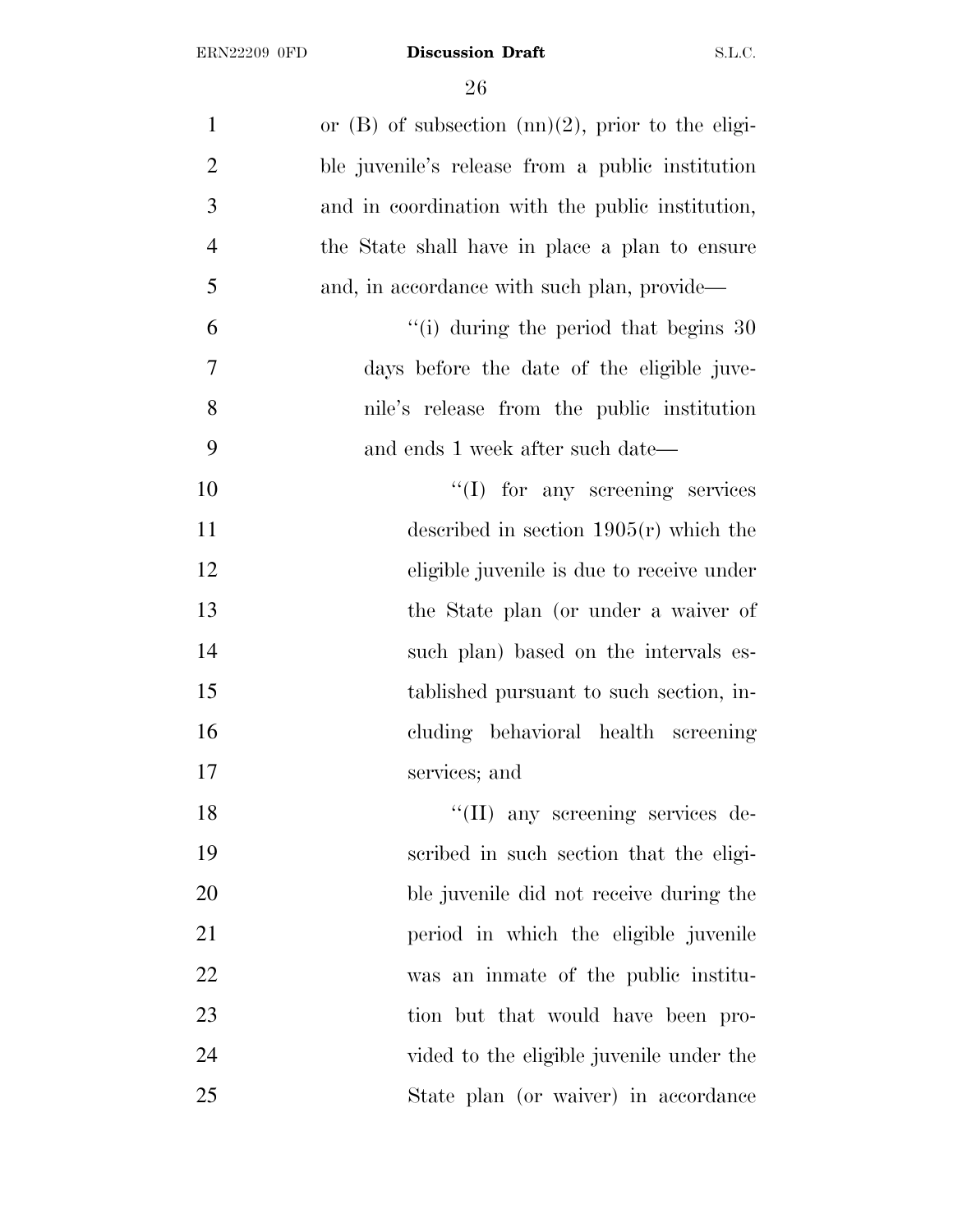with such intervals if the eligible juve- nile had not been an inmate of the public institution during such period; and

 ''(ii) referrals for the eligible juvenile to the appropriate services, including nec- essary health care, diagnostic services, treatment, and other measures described in section 1905(a), based on the screening services conducted under clause (i), upon the eligible juvenile's release from the pub-12 lic institution (or, if such screening serv- ices are conducted after the eligible juve- nile's release from the public institution, not later than 1 week after the screening 16 services are conducted);".

 (b) CLARIFICATION REGARDING FEDERAL FINAN- CIAL PARTICIPATION FOR SCREENINGS.—A State shall have the option to treat amounts expended by the State on screenings provided to eligible juveniles in accordance 21 with subparagraph (D) of section  $1902(a)(84)$  of the So-22 cial Security Act  $(42 \text{ U.S.C. } 1396a(a)(84))$ , as added by subsection (a), as expenditures for medical assistance for which Federal financial participation is allowed under sec-25 tion  $1903(a)$  of such Act  $(42 \text{ U.S.C. } 1396b(a))$ .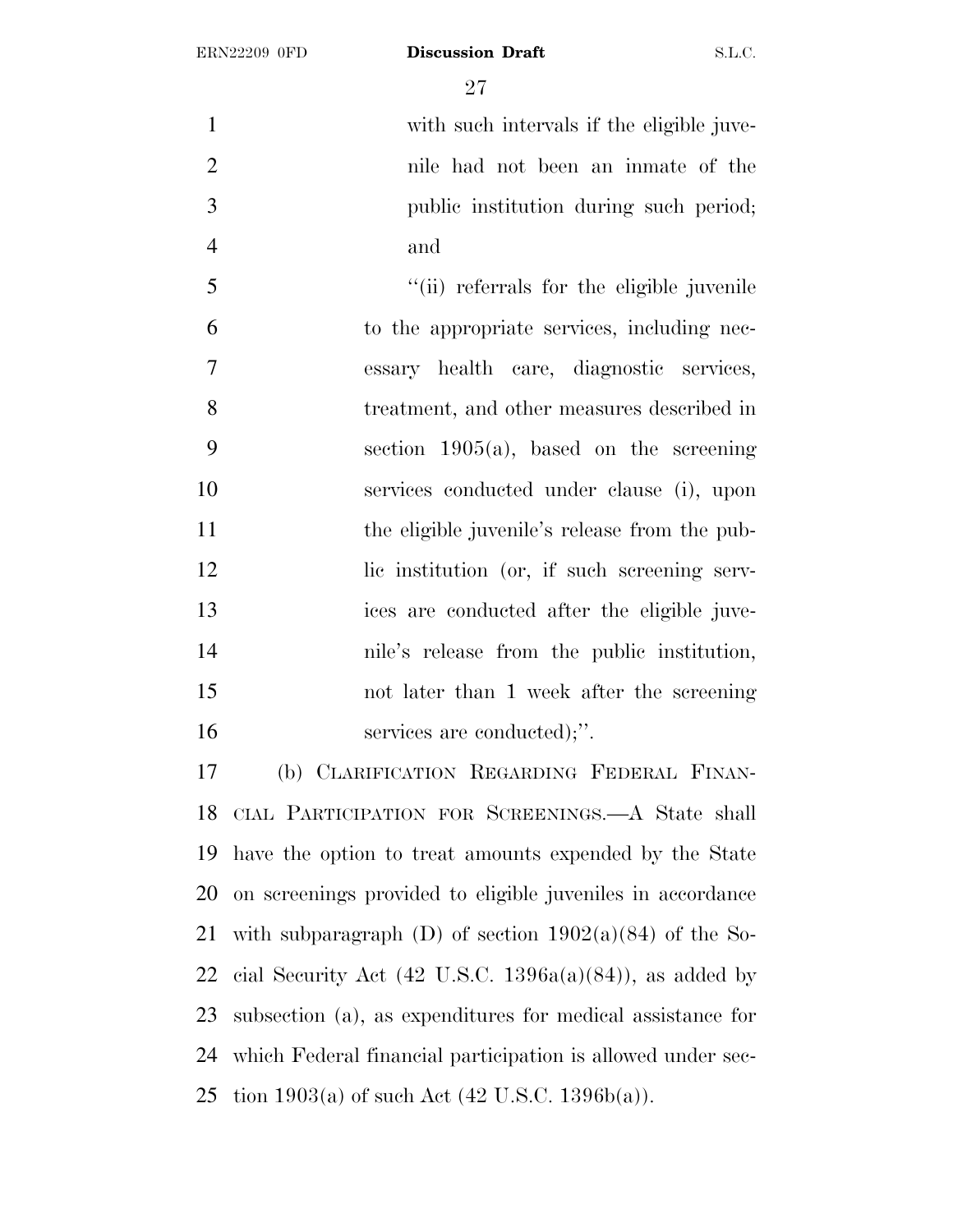(c) EFFECTIVE DATE.—.

 (1) IN GENERAL.—Except as provided in para- graph (2), the amendments made by this section take effect on October 1, 2023.

 (2) EXCEPTION FOR STATE LEGISLATION.—In the case of a State plan under Medicaid which the Secretary determines requires State legislation (other than legislation appropriating funds) in order for the plan to meet the additional requirements im- posed by the amendments made by subsection (a), such State plan shall not be regarded as failing to comply with the requirements of Medicaid solely on the basis of its failure to meet these additional re- quirements before the first day of the first calendar quarter beginning after the close of the first regular session of the State legislature that begins after the date of the enactment of this Act. For purposes of the previous sentence, in the case of a State that has a 2-year legislative session, each year of such session shall be deemed to be a separate regular session of 21 the State legislature.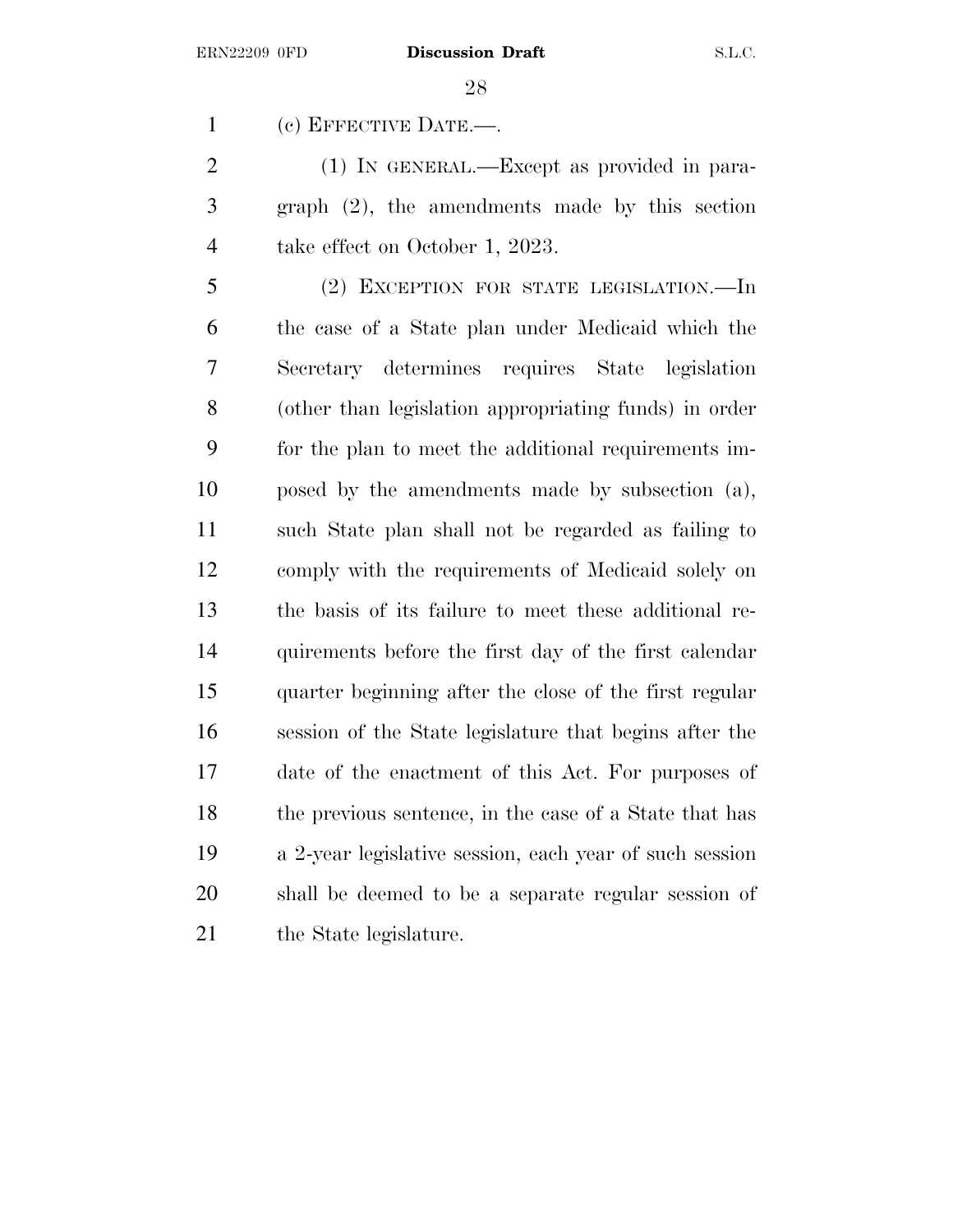**SEC. 109. STREAMLINED ENROLLMENT PROCESS FOR ELI- GIBLE OUT-OF-STATE PROVIDERS UNDER MEDICAID AND CHIP.** (a) I<sup>N</sup> GENERAL.—Section 1902(kk) of the Social Se- curity Act (42 U.S.C. 1396a(kk)) is amended by adding at the end the following new paragraph: 7 "(10) STREAMLINED ENROLLMENT PROCESS 8 FOR ELIGIBLE OUT-OF-STATE PROVIDERS. ''(A) IN GENERAL.—The State adopts and implements a process that enables an eligible out-of-State provider to enroll as a participating provider in the State plan (or a waiver of such plan) without the imposition of additional screening requirements by the State, unless the State has a standard agreement with other States governing coverage and payment for services furnished to Medicaid-eligible children with medically complex conditions that was de- veloped in accordance with guidance issued by the Secretary under section 1945A. An eligible out-of-State provider that enrolls as a partici- pating provider in the State plan (or a waiver of such plan) through such process shall be en- rolled for a 5-year period unless the provider is terminated or excluded from participation dur-26 ing such period.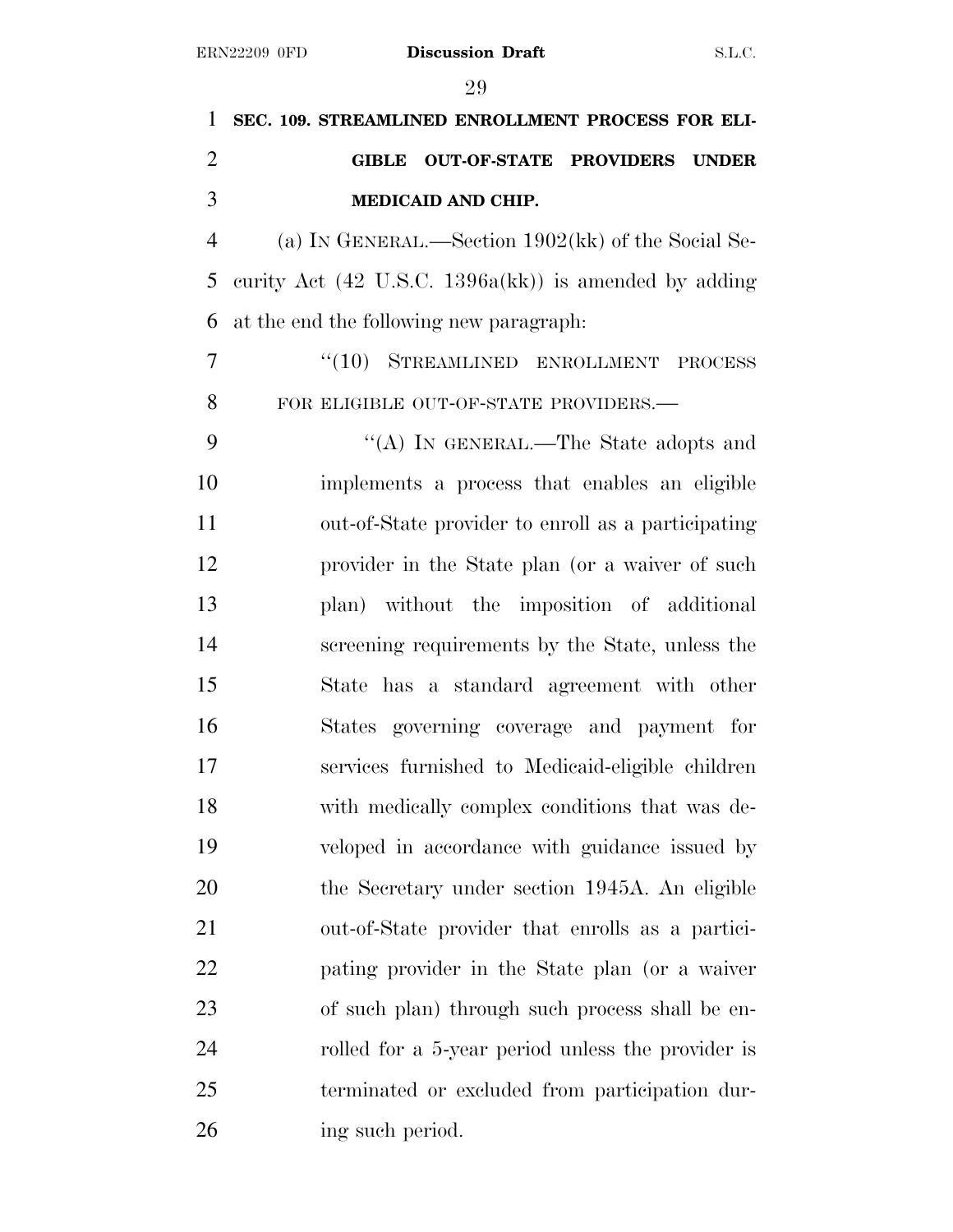| $\mathbf{1}$   | "(B) DEFINITIONS.—In this paragraph:        |
|----------------|---------------------------------------------|
| $\overline{2}$ | "(i) ELIGIBLE OUT-OF-STATE<br>PRO-          |
| 3              | VIDER.—The term 'eligible out-of-State      |
| $\overline{4}$ | provider' means, with respect to a State, a |
| 5              | provider—                                   |
| 6              | $\lq\lq$ (I) that furnishes to a quali-     |
| $\overline{7}$ | fying individual any item or service        |
| 8              | for which Federal financial assistance      |
| 9              | is available under the State plan (or a     |
| 10             | waiver of such plan);                       |
| 11             | $\lq\lq$ (II) that is located in any other  |
| 12             | State;                                      |
| 13             | "(III) with respect to which the            |
| 14             | Secretary has determined (or, in the        |
| 15             | case of a provider for which no risk        |
| 16             | level determination has been made by        |
| 17             | the Secretary, the State agency ad-         |
| 18             | ministering or supervising the admin-       |
| 19             | istration of the State plan (or a waiv-     |
| 20             | er of such plan) has determined) there      |
| 21             | is a limited risk of fraud, waste, and      |
| 22             | abuse for purposes of determining the       |
| 23             | level of screening to be conducted          |
| 24             | under section $1866(j)(2)$ (except that,    |
| 25             | if such State agency has designated a       |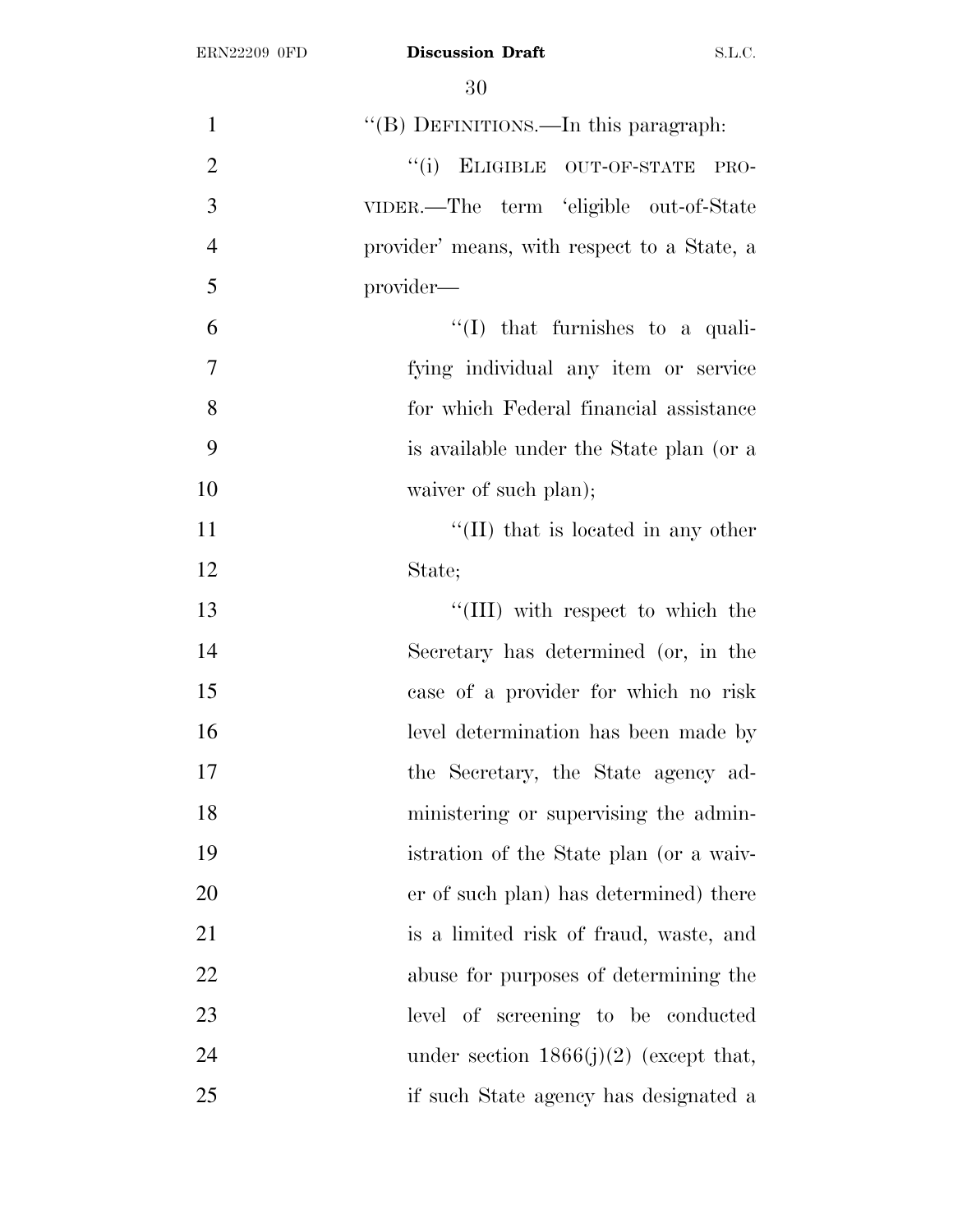higher risk level for the provider than 2 the Secretary, the State agency's des-ignation shall apply);

4 ''(IV) that has been screened under such section  $1866(j)(2)$  and en- rolled in the Medicare program under 7 title XVIII, or screened under para- graph (1) of this subsection and en- rolled in the State plan (or a waiver of such plan) in which such provider 11 is located; and

12 ''(V) that has not been excluded from participation in any Federal health care program pursuant to sec-15 tion 1128 or 1128A, excluded from participation in the State plan (or a waiver of such plan) pursuant to part 18 1002 of title 42, Code of Federal Reg- ulations, or State law, or terminated from participating in a Federal health care program or the State plan (or a waiver of such plan) for a reason de-23 scribed in paragraph  $(8)(A)$  of this 24 subsection.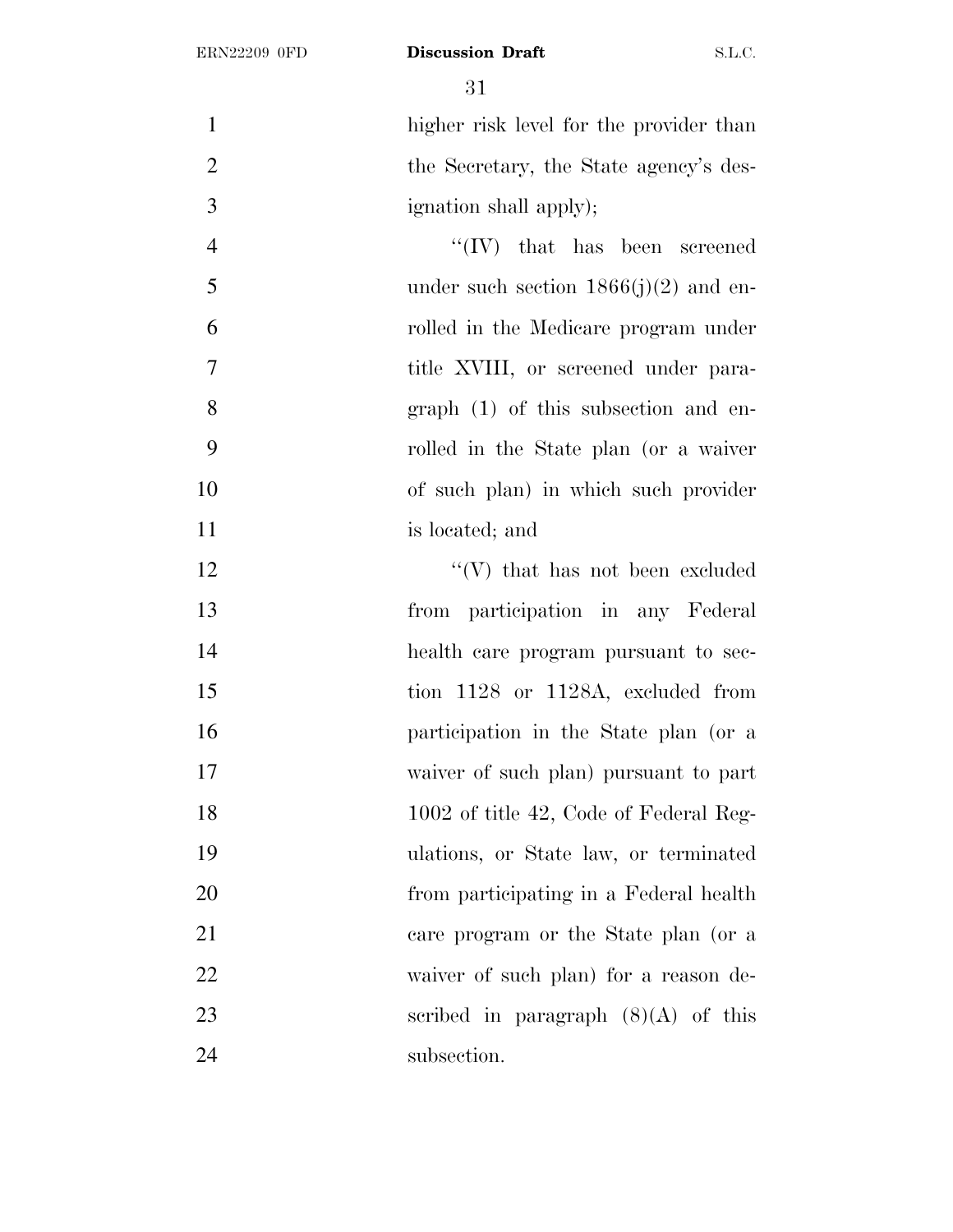| $\mathbf{1}$   | "(ii) QUALIFYING INDIVIDUAL.—The                              |
|----------------|---------------------------------------------------------------|
| $\overline{2}$ | term 'qualifying individual' means, with re-                  |
| 3              | spect to an eligible out-of-State provider,                   |
| $\overline{4}$ | an individual under 21 years of age to                        |
| 5              | whom the provider furnishes items and                         |
| 6              | services for the treatment of a condition.                    |
| $\tau$         | "(iii) STATE.—The term 'State'                                |
| 8              | means 1 of the 50 States or the District                      |
| 9              | of Columbia.".                                                |
| 10             | (b) CONFORMING AMENDMENTS.-                                   |
| 11             | (1) Section $1902(a)(77)$ of the Social Security              |
| 12             | Act $(42 \text{ U.S.C. } 1396a(a)(77))$ is amended by insert- |
| 13             | ing "enrollment," after "screening,".                         |
| 14             | (2) The subsection heading for section                        |
| 15             | $1902(kk)$ of such Act $(42 \text{ U.S.C. } 1396a(kk))$ is    |
| 16             | amended by inserting "ENROLLMENT," after                      |
| 17             | "SCREENING,".                                                 |
| 18             | (3) Section $2107(e)(1)(G)$ of such Act (42)                  |
| 19             | U.S.C. $1397gg(e)(1)(G)$ is amended by inserting              |
| 20             | "enrollment," after "screening,".                             |
| 21             | (c) EFFECTIVE DATE.—                                          |
| 22             | (1) IN GENERAL.—Except as provided in para-                   |
| 23             | $graph (2)$ , the amendments made by this section             |
| 24             | take effect on the date that is 2 years after the date        |
| 25             | of enactment of this Act.                                     |